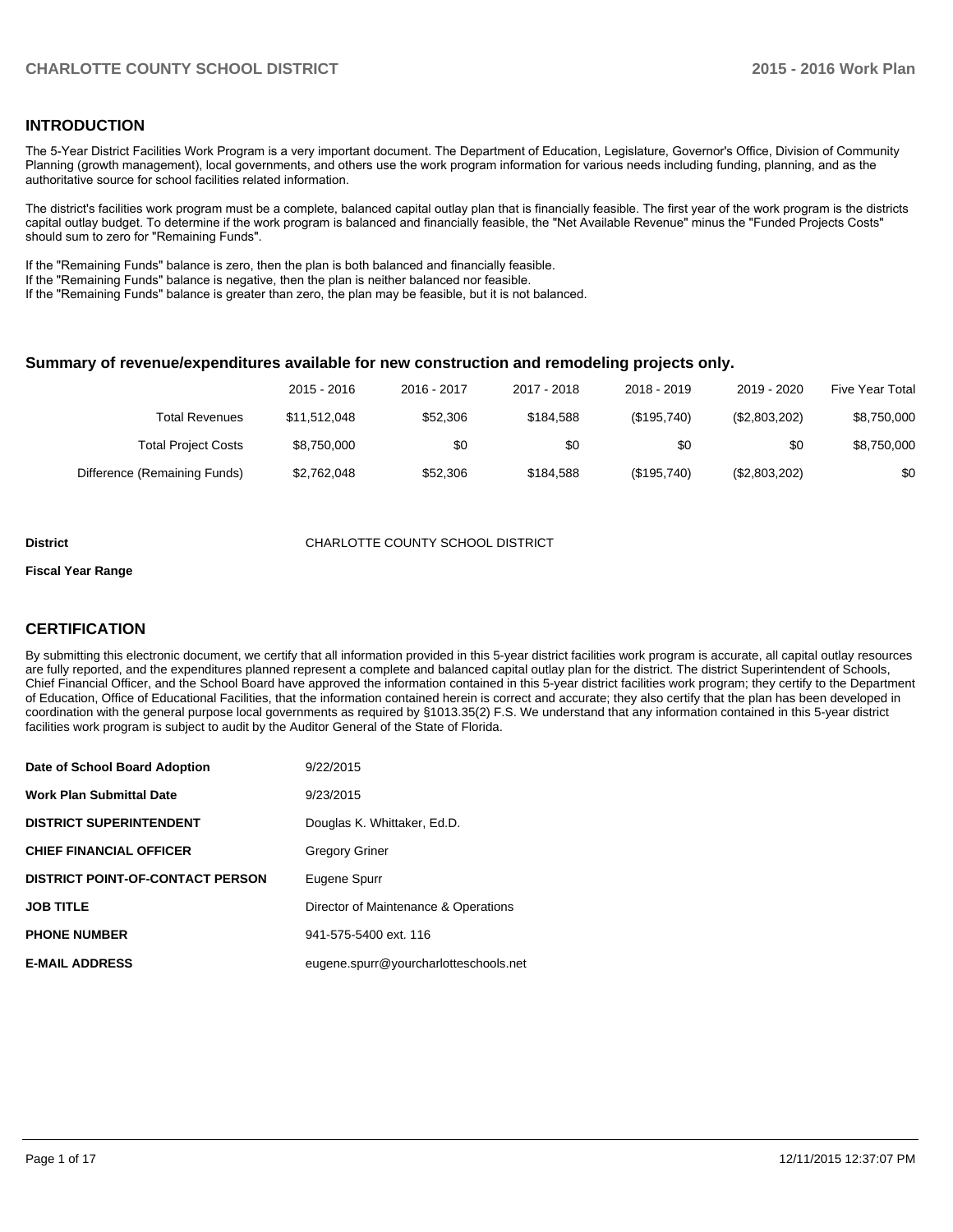# **Expenditures**

#### **Expenditure for Maintenance, Repair and Renovation from 1.50-Mills and PECO**

Annually, prior to the adoption of the district school budget, each school board must prepare a tentative district facilities work program that includes a schedule of major repair and renovation projects necessary to maintain the educational and ancillary facilities of the district.

|                           | Item                                                                                                                                                                                                                                                                                                                                                                                                                                                                                                                                                                                                          | $2015 - 2016$<br><b>Actual Budget</b> | 2016 - 2017<br>Projected | 2017 - 2018<br>Projected | 2018 - 2019<br>Projected | 2019 - 2020<br>Projected | <b>Total</b> |  |  |  |
|---------------------------|---------------------------------------------------------------------------------------------------------------------------------------------------------------------------------------------------------------------------------------------------------------------------------------------------------------------------------------------------------------------------------------------------------------------------------------------------------------------------------------------------------------------------------------------------------------------------------------------------------------|---------------------------------------|--------------------------|--------------------------|--------------------------|--------------------------|--------------|--|--|--|
| <b>HVAC</b>               |                                                                                                                                                                                                                                                                                                                                                                                                                                                                                                                                                                                                               | \$1,250,000                           | \$2,500,000              | \$2,500,000              | \$3,000,000              | \$3,500,000              | \$12,750,000 |  |  |  |
|                           | Locations: BENJAMIN J BAKER ELEMENTARY, CHARLOTTE HARBOR SCHOOL, CHARLOTTE SENIOR HIGH, CHARLOTTE TECHNICAL CENTER,<br>DEEP CREEK ELEMENTARY, EAST ELEMENTARY, KINGSWAY ELEMENTARY, L A AINGER MIDDLE, LEMON BAY SENIOR HIGH,<br>LIBERTY ELEMENTARY, MEADOW PARK ELEMENTARY, MURDOCK CENTER, MURDOCK MIDDLE, MURDOCK TRANSPORTATION,<br>MYAKKA RIVER ELEMENTARY, NEIL ARMSTRONG ELEMENTARY, PEACE RIVER ELEMENTARY, PORT CHARLOTTE MIDDLE, PORT<br>CHARLOTTE SENIOR HIGH, PUNTA GORDA CENTER, PUNTA GORDA MIDDLE, SALLIE JONES ELEMENTARY, VINELAND<br>ELEMENTARY, WEST COUNTY TRANSPORTATION AND MAINTENANCE |                                       |                          |                          |                          |                          |              |  |  |  |
| Floorina                  |                                                                                                                                                                                                                                                                                                                                                                                                                                                                                                                                                                                                               | \$150,000                             | \$400.000                | \$400,000                | \$400,000                | \$500,000                | \$1,850,000  |  |  |  |
| Locations:                | BENJAMIN J BAKER ELEMENTARY, CHARLOTTE HARBOR SCHOOL, CHARLOTTE SENIOR HIGH, CHARLOTTE TECHNICAL CENTER,<br>DEEP CREEK ELEMENTARY, EAST ELEMENTARY, KINGSWAY ELEMENTARY, L A AINGER MIDDLE, LEMON BAY SENIOR HIGH,<br>LIBERTY ELEMENTARY, MEADOW PARK ELEMENTARY, MURDOCK CENTER, MURDOCK MIDDLE, MURDOCK TRANSPORTATION,<br>MYAKKA RIVER ELEMENTARY, NEIL ARMSTRONG ELEMENTARY, PEACE RIVER ELEMENTARY, PORT CHARLOTTE MIDDLE, PORT<br>CHARLOTTE SENIOR HIGH, PUNTA GORDA CENTER, PUNTA GORDA MIDDLE, SALLIE JONES ELEMENTARY, VINELAND<br>ELEMENTARY, WEST COUNTY TRANSPORTATION AND MAINTENANCE            |                                       |                          |                          |                          |                          |              |  |  |  |
| Roofing                   |                                                                                                                                                                                                                                                                                                                                                                                                                                                                                                                                                                                                               | \$400,000                             | \$1,500,000              | \$1,500,000              | \$2,000,000              | \$2,500,000              | \$7,900,000  |  |  |  |
| Locations:                | CHARLOTTE HARBOR SCHOOL, CHARLOTTE SENIOR HIGH, CHARLOTTE TECHNICAL CENTER, DEEP CREEK ELEMENTARY,<br>KINGSWAY ELEMENTARY, L A AINGER MIDDLE, LEMON BAY SENIOR HIGH, LIBERTY ELEMENTARY, MEADOW PARK ELEMENTARY,<br>MURDOCK CENTER, MURDOCK MIDDLE, MURDOCK TRANSPORTATION, MYAKKA RIVER ELEMENTARY, PORT CHARLOTTE<br>MIDDLE, PORT CHARLOTTE SENIOR HIGH, PUNTA GORDA CENTER, SALLIE JONES ELEMENTARY, VINELAND ELEMENTARY, WEST<br>COUNTY TRANSPORTATION AND MAINTENANCE                                                                                                                                    |                                       |                          |                          |                          |                          |              |  |  |  |
| Safety to Life            |                                                                                                                                                                                                                                                                                                                                                                                                                                                                                                                                                                                                               | \$0                                   | \$0                      | 30                       | \$0                      | \$0                      | \$0          |  |  |  |
|                           | Locations: No Locations for this expenditure.                                                                                                                                                                                                                                                                                                                                                                                                                                                                                                                                                                 |                                       |                          |                          |                          |                          |              |  |  |  |
| Fencing                   |                                                                                                                                                                                                                                                                                                                                                                                                                                                                                                                                                                                                               | \$0                                   | \$0                      | \$0                      | \$0                      | \$0                      | \$0          |  |  |  |
|                           | Locations: No Locations for this expenditure.                                                                                                                                                                                                                                                                                                                                                                                                                                                                                                                                                                 |                                       |                          |                          |                          |                          |              |  |  |  |
| Parking                   |                                                                                                                                                                                                                                                                                                                                                                                                                                                                                                                                                                                                               | \$0                                   | \$0                      | \$0                      | \$0                      | \$0                      | \$0          |  |  |  |
|                           | Locations: No Locations for this expenditure.                                                                                                                                                                                                                                                                                                                                                                                                                                                                                                                                                                 |                                       |                          |                          |                          |                          |              |  |  |  |
| Electrical                |                                                                                                                                                                                                                                                                                                                                                                                                                                                                                                                                                                                                               | \$0                                   | \$0                      | \$0                      | \$0                      | \$0                      | \$0          |  |  |  |
|                           | Locations: No Locations for this expenditure.                                                                                                                                                                                                                                                                                                                                                                                                                                                                                                                                                                 |                                       |                          |                          |                          |                          |              |  |  |  |
| Fire Alarm                |                                                                                                                                                                                                                                                                                                                                                                                                                                                                                                                                                                                                               | \$138,000                             | \$200,000                | \$200,000                | \$250,000                | \$500,000                | \$1,288,000  |  |  |  |
| Locations:                | CHARLOTTE HARBOR SCHOOL, CHARLOTTE SENIOR HIGH, CHARLOTTE TECHNICAL CENTER, KINGSWAY ELEMENTARY, L A<br>AINGER MIDDLE, LEMON BAY SENIOR HIGH, LIBERTY ELEMENTARY, MEADOW PARK ELEMENTARY, MURDOCK CENTER,<br>MURDOCK MIDDLE, MURDOCK TRANSPORTATION, MYAKKA RIVER ELEMENTARY, PORT CHARLOTTE MIDDLE, PORT CHARLOTTE<br>SENIOR HIGH, PUNTA GORDA CENTER, PUNTA GORDA MIDDLE, SALLIE JONES ELEMENTARY, VINELAND ELEMENTARY, WEST<br>COUNTY TRANSPORTATION AND MAINTENANCE                                                                                                                                       |                                       |                          |                          |                          |                          |              |  |  |  |
| Telephone/Intercom System |                                                                                                                                                                                                                                                                                                                                                                                                                                                                                                                                                                                                               | \$125,000                             | \$200,000                | \$200,000                | \$250,000                | \$400,000                | \$1,175,000  |  |  |  |
|                           | Locations: BENJAMIN J BAKER ELEMENTARY, CHARLOTTE HARBOR SCHOOL, CHARLOTTE SENIOR HIGH, CHARLOTTE TECHNICAL CENTER,<br>DEEP CREEK ELEMENTARY, EAST ELEMENTARY, KINGSWAY ELEMENTARY, L A AINGER MIDDLE, LEMON BAY SENIOR HIGH,<br>LIBERTY ELEMENTARY, MEADOW PARK ELEMENTARY, MURDOCK CENTER, MURDOCK MIDDLE, MURDOCK TRANSPORTATION,<br>MYAKKA RIVER ELEMENTARY, NEIL ARMSTRONG ELEMENTARY, PEACE RIVER ELEMENTARY, PORT CHARLOTTE MIDDLE, PORT<br>CHARLOTTE SENIOR HIGH, PUNTA GORDA CENTER, PUNTA GORDA MIDDLE, SALLIE JONES ELEMENTARY, VINELAND<br>ELEMENTARY, WEST COUNTY TRANSPORTATION AND MAINTENANCE |                                       |                          |                          |                          |                          |              |  |  |  |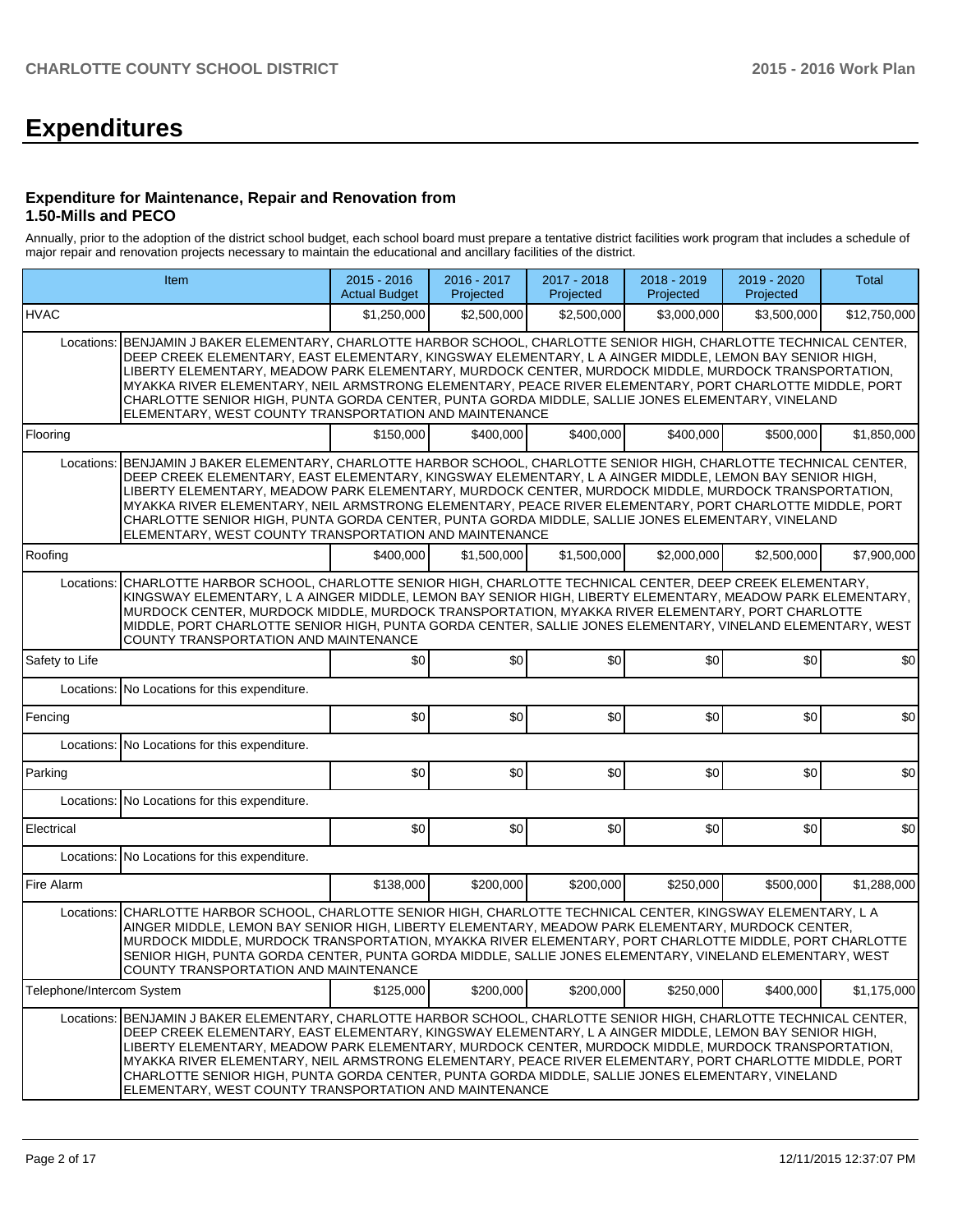| <b>IClosed Circuit Television</b>                                                                                                                                                                                                                                                                                                                                                                                                                                                                                                                                                                             |                                               | \$0         | \$0 <sub>1</sub> | \$0         | \$0         | \$0         | \$0          |  |  |  |
|---------------------------------------------------------------------------------------------------------------------------------------------------------------------------------------------------------------------------------------------------------------------------------------------------------------------------------------------------------------------------------------------------------------------------------------------------------------------------------------------------------------------------------------------------------------------------------------------------------------|-----------------------------------------------|-------------|------------------|-------------|-------------|-------------|--------------|--|--|--|
|                                                                                                                                                                                                                                                                                                                                                                                                                                                                                                                                                                                                               | Locations: No Locations for this expenditure. |             |                  |             |             |             |              |  |  |  |
| l Paint                                                                                                                                                                                                                                                                                                                                                                                                                                                                                                                                                                                                       |                                               | \$150,000   | \$200,000        | \$200,000   | \$200,000   | \$250,000   | \$1,000,000  |  |  |  |
| Locations: BENJAMIN J BAKER ELEMENTARY, CHARLOTTE HARBOR SCHOOL, CHARLOTTE SENIOR HIGH, CHARLOTTE TECHNICAL CENTER,<br>DEEP CREEK ELEMENTARY, EAST ELEMENTARY, KINGSWAY ELEMENTARY, L A AINGER MIDDLE, LEMON BAY SENIOR HIGH,<br>LIBERTY ELEMENTARY. MEADOW PARK ELEMENTARY. MURDOCK CENTER. MURDOCK MIDDLE. MURDOCK TRANSPORTATION.<br>MYAKKA RIVER ELEMENTARY, NEIL ARMSTRONG ELEMENTARY, PEACE RIVER ELEMENTARY, PORT CHARLOTTE MIDDLE, PORT<br>CHARLOTTE SENIOR HIGH, PUNTA GORDA CENTER, PUNTA GORDA MIDDLE, SALLIE JONES ELEMENTARY, VINELAND<br>ELEMENTARY, WEST COUNTY TRANSPORTATION AND MAINTENANCE |                                               |             |                  |             |             |             |              |  |  |  |
| Maintenance/Repair                                                                                                                                                                                                                                                                                                                                                                                                                                                                                                                                                                                            |                                               | 80          | \$0              | \$0         | \$0         | \$0         | \$0          |  |  |  |
|                                                                                                                                                                                                                                                                                                                                                                                                                                                                                                                                                                                                               | Locations: No Locations for this expenditure. |             |                  |             |             |             |              |  |  |  |
|                                                                                                                                                                                                                                                                                                                                                                                                                                                                                                                                                                                                               | Sub Total:                                    | \$2,213,000 | \$5,000,000      | \$5,000,000 | \$6,100,000 | \$7,650,000 | \$25,963,000 |  |  |  |

| IPECO Maintenance Expenditures | \$258,156    | \$361,419   | \$401,707    | \$476,101    | \$514,425    | \$2,011,808  |
|--------------------------------|--------------|-------------|--------------|--------------|--------------|--------------|
| 1.50 Mill Sub Total: I         | \$6,479,844] | \$9.908.581 | \$10.048.293 | \$11,373,899 | \$14,285,575 | \$52,096,192 |

| Other Items                              |                                                                                                                                                                                                                                                                                                                                                                                                                                                                                                                                                                                                              | $2015 - 2016$<br><b>Actual Budget</b> | 2016 - 2017<br>Projected | 2017 - 2018<br>Projected | 2018 - 2019<br>Projected | 2019 - 2020<br>Projected | Total        |  |  |
|------------------------------------------|--------------------------------------------------------------------------------------------------------------------------------------------------------------------------------------------------------------------------------------------------------------------------------------------------------------------------------------------------------------------------------------------------------------------------------------------------------------------------------------------------------------------------------------------------------------------------------------------------------------|---------------------------------------|--------------------------|--------------------------|--------------------------|--------------------------|--------------|--|--|
| Small remodeling and renovation projects |                                                                                                                                                                                                                                                                                                                                                                                                                                                                                                                                                                                                              | \$300,000                             | \$400,000                | \$500,000                | \$550,000                | \$1,000,000              | \$2,750,000  |  |  |
|                                          | Locations BENJAMIN J BAKER ELEMENTARY, CHARLOTTE HARBOR SCHOOL, CHARLOTTE SENIOR HIGH, CHARLOTTE TECHNICAL<br>CENTER, DEEP CREEK ELEMENTARY, EAST ELEMENTARY, KINGSWAY ELEMENTARY, L A AINGER MIDDLE, LEMON BAY SENIOR<br>HIGH, LIBERTY ELEMENTARY, MEADOW PARK ELEMENTARY, MURDOCK CENTER, MURDOCK MIDDLE, MURDOCK<br>TRANSPORTATION, MYAKKA RIVER ELEMENTARY, NEIL ARMSTRONG ELEMENTARY, PEACE RIVER ELEMENTARY, PORT<br>CHARLOTTE MIDDLE, PORT CHARLOTTE SENIOR HIGH, PUNTA GORDA CENTER, PUNTA GORDA MIDDLE, SALLIE JONES<br>ELEMENTARY, VINELAND ELEMENTARY, WEST COUNTY TRANSPORTATION AND MAINTENANCE |                                       |                          |                          |                          |                          |              |  |  |
| Paving                                   |                                                                                                                                                                                                                                                                                                                                                                                                                                                                                                                                                                                                              | \$60,000                              | \$250,000                | \$225,000                | \$250,000                | \$500,000                | \$1,285,000  |  |  |
|                                          | Locations BENJAMIN J BAKER ELEMENTARY, CHARLOTTE HARBOR SCHOOL, CHARLOTTE SENIOR HIGH, CHARLOTTE TECHNICAL<br>CENTER, DEEP CREEK ELEMENTARY, EAST ELEMENTARY, KINGSWAY ELEMENTARY, L A AINGER MIDDLE, LEMON BAY SENIOR<br>HIGH, LIBERTY ELEMENTARY, MEADOW PARK ELEMENTARY, MURDOCK CENTER, MURDOCK MIDDLE, MURDOCK<br>TRANSPORTATION, MYAKKA RIVER ELEMENTARY, NEIL ARMSTRONG ELEMENTARY, PEACE RIVER ELEMENTARY, PORT<br>CHARLOTTE MIDDLE, PORT CHARLOTTE SENIOR HIGH, PUNTA GORDA CENTER, PUNTA GORDA MIDDLE, SALLIE JONES<br>ELEMENTARY, VINELAND ELEMENTARY, WEST COUNTY TRANSPORTATION AND MAINTENANCE |                                       |                          |                          |                          |                          |              |  |  |
| Athletic Field Improvements              | \$150,000                                                                                                                                                                                                                                                                                                                                                                                                                                                                                                                                                                                                    | \$300,000                             | \$400.000                | \$500,000                | \$750,000                | \$2,100,000              |              |  |  |
|                                          | Locations CHARLOTTE SENIOR HIGH, LEMON BAY SENIOR HIGH, PORT CHARLOTTE SENIOR HIGH                                                                                                                                                                                                                                                                                                                                                                                                                                                                                                                           |                                       |                          |                          |                          |                          |              |  |  |
| Maintenance Department                   |                                                                                                                                                                                                                                                                                                                                                                                                                                                                                                                                                                                                              | \$3,675,000                           | \$3,725,000              | \$3,750,000              | \$3,775,000              | \$3,800,000              | \$18,725,000 |  |  |
|                                          | Locations BENJAMIN J BAKER ELEMENTARY, CHARLOTTE HARBOR SCHOOL, CHARLOTTE SENIOR HIGH, CHARLOTTE TECHNICAL<br>CENTER, DEEP CREEK ELEMENTARY, EAST ELEMENTARY, KINGSWAY ELEMENTARY, L A AINGER MIDDLE, LEMON BAY SENIOR<br>HIGH, LIBERTY ELEMENTARY, MEADOW PARK ELEMENTARY, MURDOCK CENTER, MURDOCK MIDDLE, MURDOCK<br>TRANSPORTATION, MYAKKA RIVER ELEMENTARY, NEIL ARMSTRONG ELEMENTARY, PEACE RIVER ELEMENTARY, PORT<br>CHARLOTTE MIDDLE, PORT CHARLOTTE SENIOR HIGH, PUNTA GORDA CENTER, PUNTA GORDA MIDDLE, SALLIE JONES<br>ELEMENTARY, VINELAND ELEMENTARY, WEST COUNTY TRANSPORTATION AND MAINTENANCE |                                       |                          |                          |                          |                          |              |  |  |
| Playgrounds/Bleachers                    |                                                                                                                                                                                                                                                                                                                                                                                                                                                                                                                                                                                                              | \$140,000                             | \$200,000                | \$150,000                | \$150,000                | \$500,000                | \$1,140,000  |  |  |
|                                          | Locations BENJAMIN J BAKER ELEMENTARY, CHARLOTTE HARBOR SCHOOL, CHARLOTTE SENIOR HIGH, CHARLOTTE TECHNICAL<br>CENTER, DEEP CREEK ELEMENTARY, EAST ELEMENTARY, KINGSWAY ELEMENTARY, L A AINGER MIDDLE, LEMON BAY SENIOR<br>HIGH, LIBERTY ELEMENTARY, MEADOW PARK ELEMENTARY, MURDOCK CENTER, MURDOCK MIDDLE, MURDOCK<br>TRANSPORTATION, MYAKKA RIVER ELEMENTARY, NEIL ARMSTRONG ELEMENTARY, PEACE RIVER ELEMENTARY, PORT<br>CHARLOTTE MIDDLE. PORT CHARLOTTE SENIOR HIGH. PUNTA GORDA CENTER. PUNTA GORDA MIDDLE. SALLIE JONES<br>ELEMENTARY, VINELAND ELEMENTARY, WEST COUNTY TRANSPORTATION AND MAINTENANCE |                                       |                          |                          |                          |                          |              |  |  |
| <b>Survey and Engineers</b>              |                                                                                                                                                                                                                                                                                                                                                                                                                                                                                                                                                                                                              | \$0                                   | \$45,000                 | \$75,000                 | \$75,000                 | \$100,000                | \$295,000    |  |  |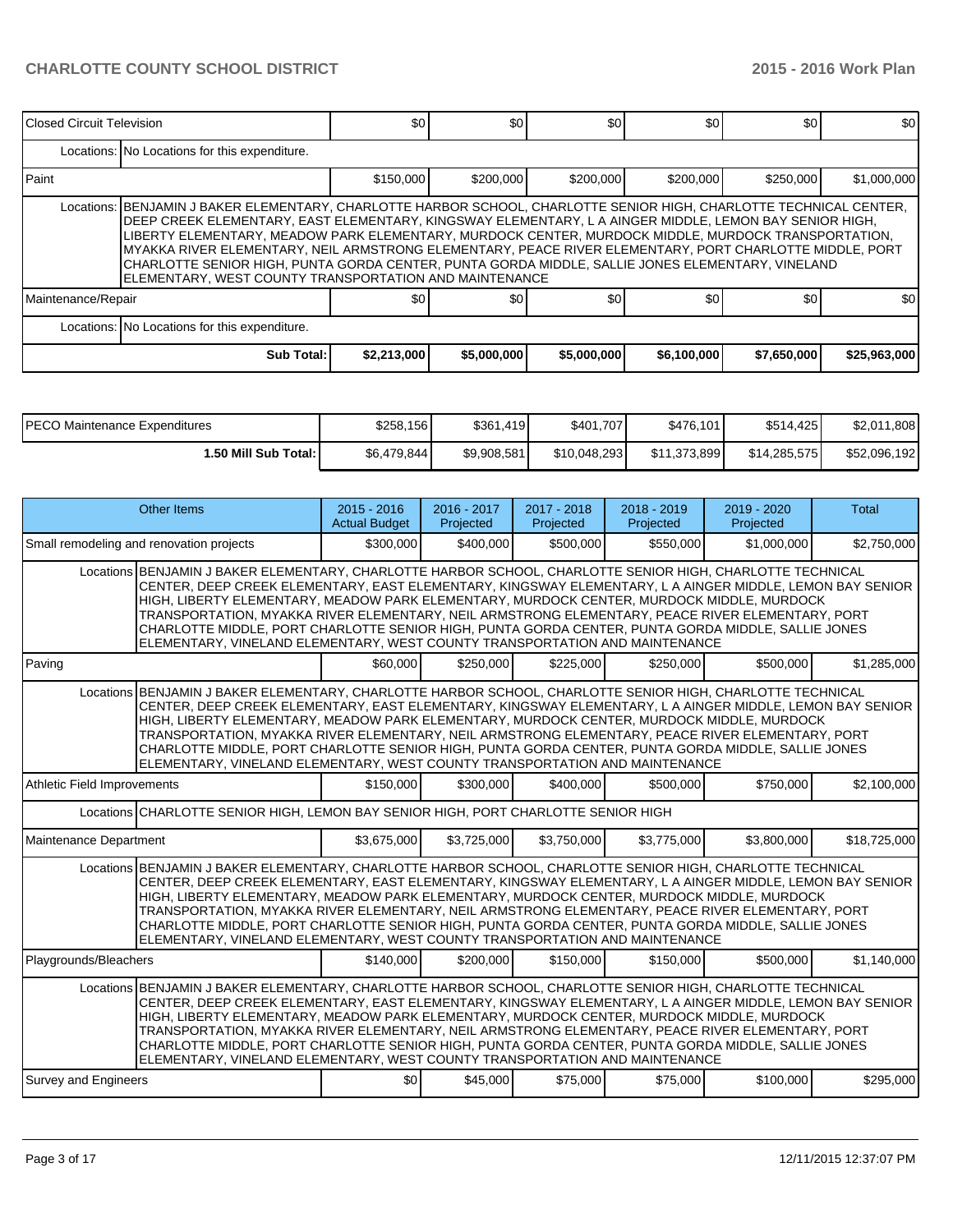|                            | Locations BENJAMIN J BAKER ELEMENTARY, CHARLOTTE HARBOR SCHOOL, CHARLOTTE SENIOR HIGH, CHARLOTTE TECHNICAL<br>CENTER, DEEP CREEK ELEMENTARY, EAST ELEMENTARY, KINGSWAY ELEMENTARY, L A AINGER MIDDLE, LEMON BAY SENIOR<br>HIGH. LIBERTY ELEMENTARY. MEADOW PARK ELEMENTARY. MURDOCK CENTER. MURDOCK MIDDLE. MURDOCK<br>TRANSPORTATION. MYAKKA RIVER ELEMENTARY. NEIL ARMSTRONG ELEMENTARY. PEACE RIVER ELEMENTARY. PORT<br>ICHARLOTTE MIDDLE. PORT CHARLOTTE SENIOR HIGH. PUNTA GORDA CENTER. PUNTA GORDA MIDDLE. SALLIE JONES<br>ELEMENTARY, VINELAND ELEMENTARY, WEST COUNTY TRANSPORTATION AND MAINTENANCE |             |              |              |              |              |              |  |
|----------------------------|---------------------------------------------------------------------------------------------------------------------------------------------------------------------------------------------------------------------------------------------------------------------------------------------------------------------------------------------------------------------------------------------------------------------------------------------------------------------------------------------------------------------------------------------------------------------------------------------------------------|-------------|--------------|--------------|--------------|--------------|--------------|--|
| Security & safety projects |                                                                                                                                                                                                                                                                                                                                                                                                                                                                                                                                                                                                               | \$200,000   | \$350,000    | \$350,000    | \$450,000    | \$500,000    | \$1,850,000  |  |
|                            | Locations BENJAMIN J BAKER ELEMENTARY, CHARLOTTE HARBOR SCHOOL, CHARLOTTE SENIOR HIGH, CHARLOTTE TECHNICAL<br>CENTER, DEEP CREEK ELEMENTARY, EAST ELEMENTARY, KINGSWAY ELEMENTARY, L A AINGER MIDDLE, LEMON BAY SENIOR<br>HIGH. LIBERTY ELEMENTARY. MEADOW PARK ELEMENTARY. MURDOCK CENTER. MURDOCK MIDDLE. MURDOCK<br>TRANSPORTATION, MYAKKA RIVER ELEMENTARY, NEIL ARMSTRONG ELEMENTARY, PEACE RIVER ELEMENTARY, PORT<br>CHARLOTTE MIDDLE, PORT CHARLOTTE SENIOR HIGH, PUNTA GORDA CENTER, PUNTA GORDA MIDDLE, SALLIE JONES<br>ELEMENTARY, VINELAND ELEMENTARY, WEST COUNTY TRANSPORTATION AND MAINTENANCE  |             |              |              |              |              |              |  |
|                            | Total:                                                                                                                                                                                                                                                                                                                                                                                                                                                                                                                                                                                                        | \$6,738,000 | \$10,270,000 | \$10,450,000 | \$11,850,000 | \$14,800,000 | \$54,108,000 |  |

### **Local 1.50 Mill Expenditure For Maintenance, Repair and Renovation**

Anticipated expenditures expected from local funding sources over the years covered by the current work plan.

| Item                                                         | 2015 - 2016<br><b>Actual Budget</b> | 2016 - 2017<br>Projected | 2017 - 2018<br>Projected | 2018 - 2019<br>Projected | 2019 - 2020<br>Projected | <b>Total</b> |
|--------------------------------------------------------------|-------------------------------------|--------------------------|--------------------------|--------------------------|--------------------------|--------------|
| Remaining Maint and Repair from 1.5 Mills                    | \$6,479,844                         | \$9,908,581              | \$10,048,293             | \$11,373,899             | \$14,285,575             | \$52,096,192 |
| Maintenance/Repair Salaries                                  | \$0                                 | \$0                      | \$0                      | \$0                      | \$0                      | \$0          |
| <b>School Bus Purchases</b>                                  | \$815,000                           | \$1,250,000              | \$1,250,000              | \$1,250,000              | \$1,250,000              | \$5,815,000  |
| <b>Other Vehicle Purchases</b>                               | \$0                                 | \$150,000                | \$150,000                | \$150,000                | \$150,000                | \$600,000    |
| Capital Outlay Equipment                                     | \$50,000                            | \$50,000                 | \$50,000                 | \$50,000                 | \$50,000                 | \$250,000    |
| Rent/Lease Payments                                          | \$0                                 | \$0                      | \$0                      | \$0                      | \$0                      | \$0          |
| <b>COP Debt Service</b>                                      | \$0                                 | \$0                      | \$0                      | \$0                      | \$0                      | \$0          |
| Rent/Lease Relocatables                                      | \$140,000                           | \$150,000                | \$150,000                | \$150,000                | \$150,000                | \$740,000    |
| <b>Environmental Problems</b>                                | \$0                                 | \$0                      | \$0                      | \$0                      | \$0                      | \$0          |
| s.1011.14 Debt Service                                       | \$0                                 | \$0                      | \$0                      | \$0                      | \$0                      | \$0          |
| <b>Special Facilities Construction Account</b>               | \$0                                 | \$0                      | \$0                      | \$0                      | \$0                      | \$0          |
| Premiums for Property Casualty Insurance - 1011.71<br>(4a,b) | \$1,200,000                         | \$1,250,000              | \$1,275,000              | \$1,300,000              | \$1,325,000              | \$6,350,000  |
| Qualified School Construction Bonds (QSCB)                   | \$4,007,814                         | \$4,027,454              | \$4,027,454              | \$4,027,454              | \$4,027,454              | \$20,117,630 |
| Qualified Zone Academy Bonds (QZAB)                          | \$242,709                           | \$242,709                | \$242,709                | \$242,709                | \$242,709                | \$1,213,545  |
| 368-Vocational Equipment                                     | \$0                                 | \$25,000                 | \$25,000                 | \$25,000                 | \$25,000                 | \$100,000    |
| 372-Elementary Equipment                                     | \$0                                 | \$25,000                 | \$25,000                 | \$25,000                 | \$25,000                 | \$100,000    |
| 364-School Radios                                            | \$50,000                            | \$50,000                 | \$50,000                 | \$50,000                 | \$50,000                 | \$250,000    |
| 388-Extra Curricular Activity Equipment                      | \$0                                 | \$25,000                 | \$25,000                 | \$25,000                 | \$25,000                 | \$100,000    |
| 386-Copiers                                                  | \$0                                 | \$150,000                | \$150,000                | \$150,000                | \$150,000                | \$600,000    |
| 317-Furnishing New Portable Classrooms                       | \$0                                 | \$10,000                 | \$10,000                 | \$10,000                 | \$10,000                 | \$40,000     |
| 379-Custodial Equipment                                      | \$35,000                            | \$100,000                | \$100,000                | \$100,000                | \$100,000                | \$435,000    |
| 396-Facilities Department Staff                              | \$475,000                           | \$500,000                | \$550,000                | \$575,000                | \$600,000                | \$2,700,000  |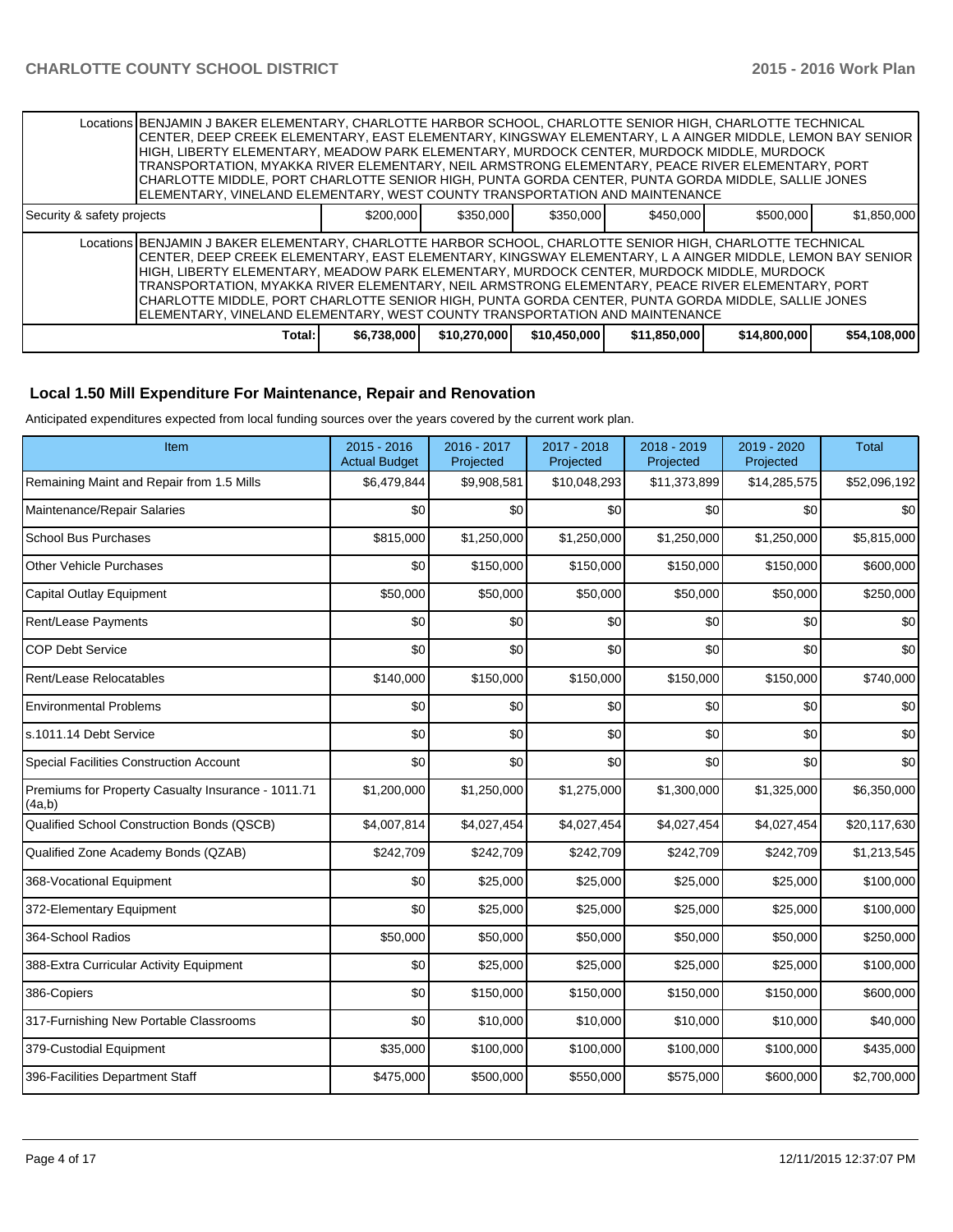| 367-Vocational Equipment CTC              | \$0          | \$25,000     | \$25,000     | \$25,000     | \$25,000     | \$100,000     |
|-------------------------------------------|--------------|--------------|--------------|--------------|--------------|---------------|
| 380-District-wide Furniture and Equipment | \$200,000    | \$200,000    | \$200,000    | \$200,000    | \$200,000    | \$1,000,000   |
| 375-High School Equipment                 | \$0          | \$40,000     | \$40,000     | \$40,000     | \$40,000     | \$160,000     |
| 390-ESE Instructional Equipment           | \$0          | \$10,000     | \$10,000     | \$10,000     | \$10,000     | \$40,000      |
| 700-District Technology Plan              | \$2,874,500  | \$3,400,000  | \$4,000,000  | \$4,000,000  | \$4,500,000  | \$18,774,500  |
| 370-Maps and Globes                       | \$0          | \$10,000     | \$10,000     | \$10,000     | \$10,000     | \$40,000      |
| 369-Musical Instruments                   | \$0          | \$30,000     | \$30,000     | \$30,000     | \$30,000     | \$120,000     |
| 371-Middle School Equipment               | \$0          | \$40,000     | \$40,000     | \$40,000     | \$40,000     | \$160,000     |
| 325-Security Enhancements(ST)             | \$1,591,091  | \$0          | \$0          | \$0          | \$0          | \$1,591,091   |
| 729- Wireless Infrastructure(ST)          | \$423,900    | \$0          | \$0          | \$0          | \$0          | \$423,900     |
| 384-Promethean Boards                     | \$0          | \$250,000    | \$270,000    | \$150,000    | \$250,000    | \$920,000     |
| <b>Local Expenditure Totals:</b>          | \$18,584,858 | \$21,918,744 | \$22,753,456 | \$24,009,062 | \$27,570,738 | \$114,836,858 |

# **Revenue**

#### **1.50 Mill Revenue Source**

Schedule of Estimated Capital Outlay Revenue from each currently approved source which is estimated to be available for expenditures on the projects included in the tentative district facilities work program. All amounts are NET after considering carryover balances, interest earned, new COP's, 1011.14 and 1011.15 loans, etc. Districts cannot use 1.5-Mill funds for salaries except for those explicitly associated with maintenance/repair projects. (1011.71 (5), F.S.)

| Item                                                                              | Fund | $2015 - 2016$<br><b>Actual Value</b> | $2016 - 2017$<br>Projected | 2017 - 2018<br>Projected | $2018 - 2019$<br>Projected | $2019 - 2020$<br>Projected | Total            |
|-----------------------------------------------------------------------------------|------|--------------------------------------|----------------------------|--------------------------|----------------------------|----------------------------|------------------|
| (1) Non-exempt property<br>assessed valuation                                     |      | \$14,691,632,256                     | \$15, 117, 361, 919        | \$15,781,941,197         | \$16,379,356,312           | \$17,037,983,782           | \$79,008,275,466 |
| (2) The Millege projected for<br>discretionary capital outlay per<br>ls.1011.71   |      | 1.50                                 | 1.50 l                     | 1.50                     | 1.50                       | 1.50                       |                  |
| (3) Full value of the 1.50-Mill<br>discretionary capital outlay per<br>ls.1011.71 |      | \$24,681,942                         | \$25,397,168               | \$26,513,661             | \$27,517,319               | \$28,623,813               | \$132,733,903    |
| $(4)$ Value of the portion of the 1.50<br>-Mill ACTUALLY levied                   | 370  | \$21,155,950                         | \$21,769,001               | \$22,725,995             | \$23,586,273               | \$24,534,697               | \$113,771,916    |
| $(5)$ Difference of lines $(3)$ and $(4)$                                         |      | \$3,525,992                          | \$3,628,167                | \$3,787,666              | \$3,931,046                | \$4,089,116                | \$18,961,987     |

### **PECO Revenue Source**

The figure in the row designated "PECO Maintenance" will be subtracted from funds available for new construction because PECO maintenance dollars cannot be used for new construction.

| Item                                  | Fund | $2015 - 2016$<br><b>Actual Budget</b> | 2016 - 2017<br>Projected | 2017 - 2018<br>Projected | $2018 - 2019$<br>Projected | $2019 - 2020$<br>Projected | Total       |
|---------------------------------------|------|---------------------------------------|--------------------------|--------------------------|----------------------------|----------------------------|-------------|
| <b>IPECO New Construction</b>         | 340  | \$0                                   | \$0                      | \$0                      | \$0 <sub>0</sub>           | \$0                        | \$0         |
| <b>IPECO Maintenance Expenditures</b> |      | \$258.156                             | \$361.419                | \$401.707                | \$476.101                  | \$514.425                  | \$2,011,808 |
|                                       |      | \$258.156                             | \$361,419                | \$401.707                | \$476.101                  | \$514.425                  | \$2,011,808 |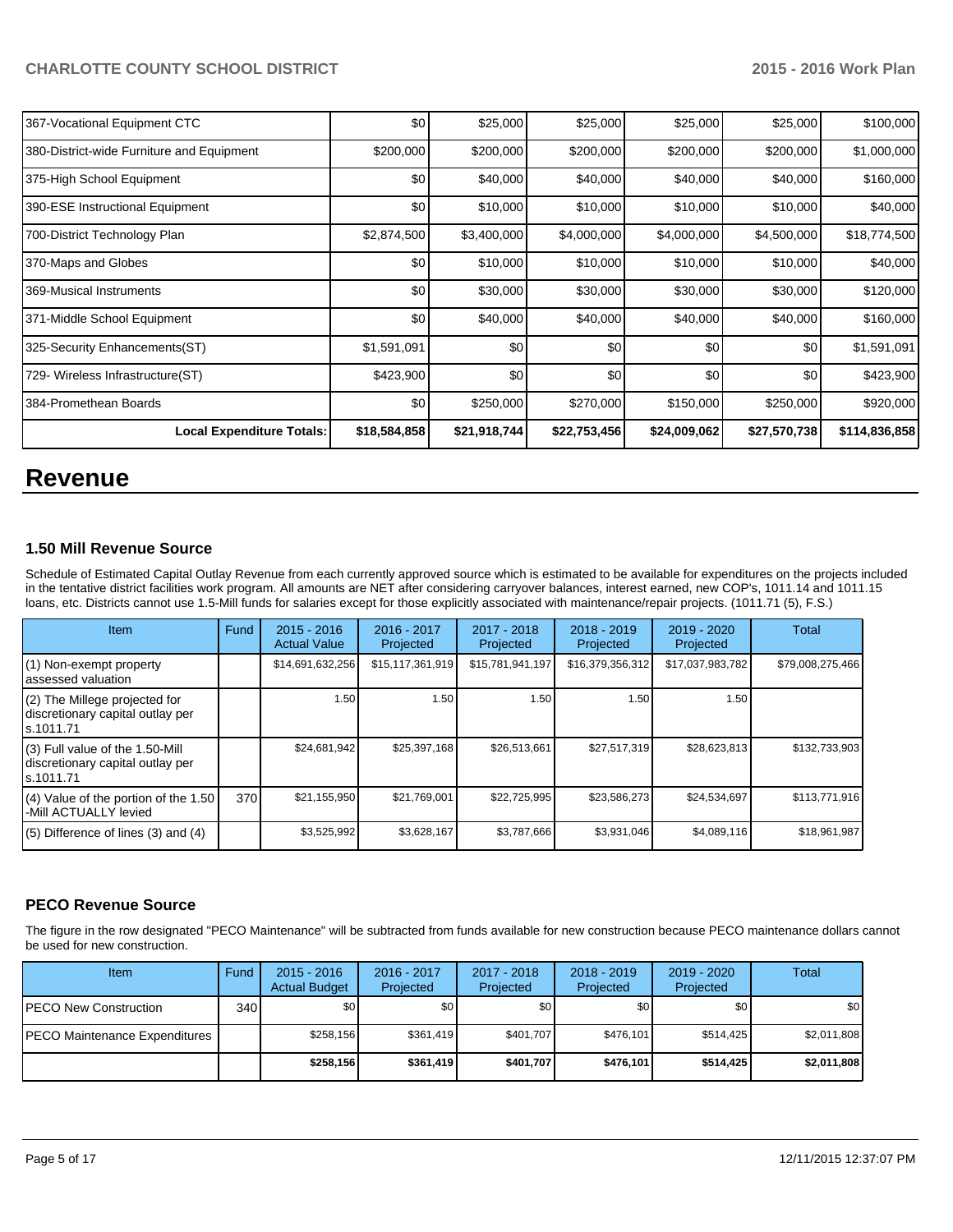#### **CO & DS Revenue Source**

Revenue from Capital Outlay and Debt Service funds.

| Item                                            | Fund | $2015 - 2016$<br><b>Actual Budget</b> | 2016 - 2017<br>Projected | $2017 - 2018$<br>Projected | $2018 - 2019$<br>Projected | $2019 - 2020$<br>Projected | Total     |
|-------------------------------------------------|------|---------------------------------------|--------------------------|----------------------------|----------------------------|----------------------------|-----------|
| CO & DS Cash Flow-through<br><b>Distributed</b> | 360  | \$147.272                             | \$147.272                | \$147.272                  | \$147.272                  | \$147.272                  | \$736,360 |
| CO & DS Interest on<br>Undistributed CO         | 360  | \$4,777                               | \$4,777                  | \$4,777                    | \$4,777                    | \$4,777                    | \$23,885  |
|                                                 |      | \$152,049                             | \$152.049                | \$152.049                  | \$152.049                  | \$152,049                  | \$760,245 |

#### **Fair Share Revenue Source**

All legally binding commitments for proportionate fair-share mitigation for impacts on public school facilities must be included in the 5-year district work program.

Nothing reported for this section.

## **Sales Surtax Referendum**

Specific information about any referendum for a 1-cent or ½-cent surtax referendum during the previous year.

**Did the school district hold a surtax referendum during the past fiscal year 2014 - 2015?**

No

#### **Additional Revenue Source**

Any additional revenue sources

| Item                                                                                                   | $2015 - 2016$<br><b>Actual Value</b> | $2017 - 2018$<br>2016 - 2017<br>Projected<br>Projected |     | $2018 - 2019$<br>Projected | 2019 - 2020<br>Projected | Total |
|--------------------------------------------------------------------------------------------------------|--------------------------------------|--------------------------------------------------------|-----|----------------------------|--------------------------|-------|
| Proceeds from a s.1011.14/15 F.S. Loans                                                                | \$0                                  | \$0                                                    | \$0 | \$0                        | \$0                      | \$0   |
| District Bonds - Voted local bond<br>referendum proceeds per s.9, Art VII<br><b>State Constitution</b> | \$0                                  | \$0                                                    | \$0 | \$0                        | \$0                      | \$0   |
| Proceeds from Special Act Bonds                                                                        | \$0                                  | \$0                                                    | \$0 | \$0                        | \$0                      | \$0   |
| Estimated Revenue from CO & DS Bond<br>Sale                                                            | \$0                                  | \$0                                                    | \$0 | \$0                        | \$0                      | \$0   |
| Proceeds from Voted Capital<br>Improvements millage                                                    | \$0                                  | \$0                                                    | \$0 | \$0                        | \$0                      | \$0   |
| Other Revenue for Other Capital Projects                                                               | \$0                                  | \$0                                                    | \$0 | \$0                        | \$0                      | \$0   |
| Proceeds from 1/2 cent sales surtax<br>authorized by school board                                      | \$0                                  | \$0                                                    | \$0 | \$0                        | \$0                      | \$0   |
| Proceeds from local governmental<br>Infrastructure sales surtax                                        | \$0                                  | \$0                                                    | \$0 | \$0                        | \$0                      | \$0   |
| Proceeds from Certificates of<br>Participation (COP's) Sale                                            | \$0                                  | \$0                                                    | \$0 | \$0                        | \$0                      | \$0   |
| Classrooms First Bond proceeds amount<br>authorized in FY 1997-98                                      | \$0                                  | \$0                                                    | \$0 | \$0                        | \$0                      | \$0   |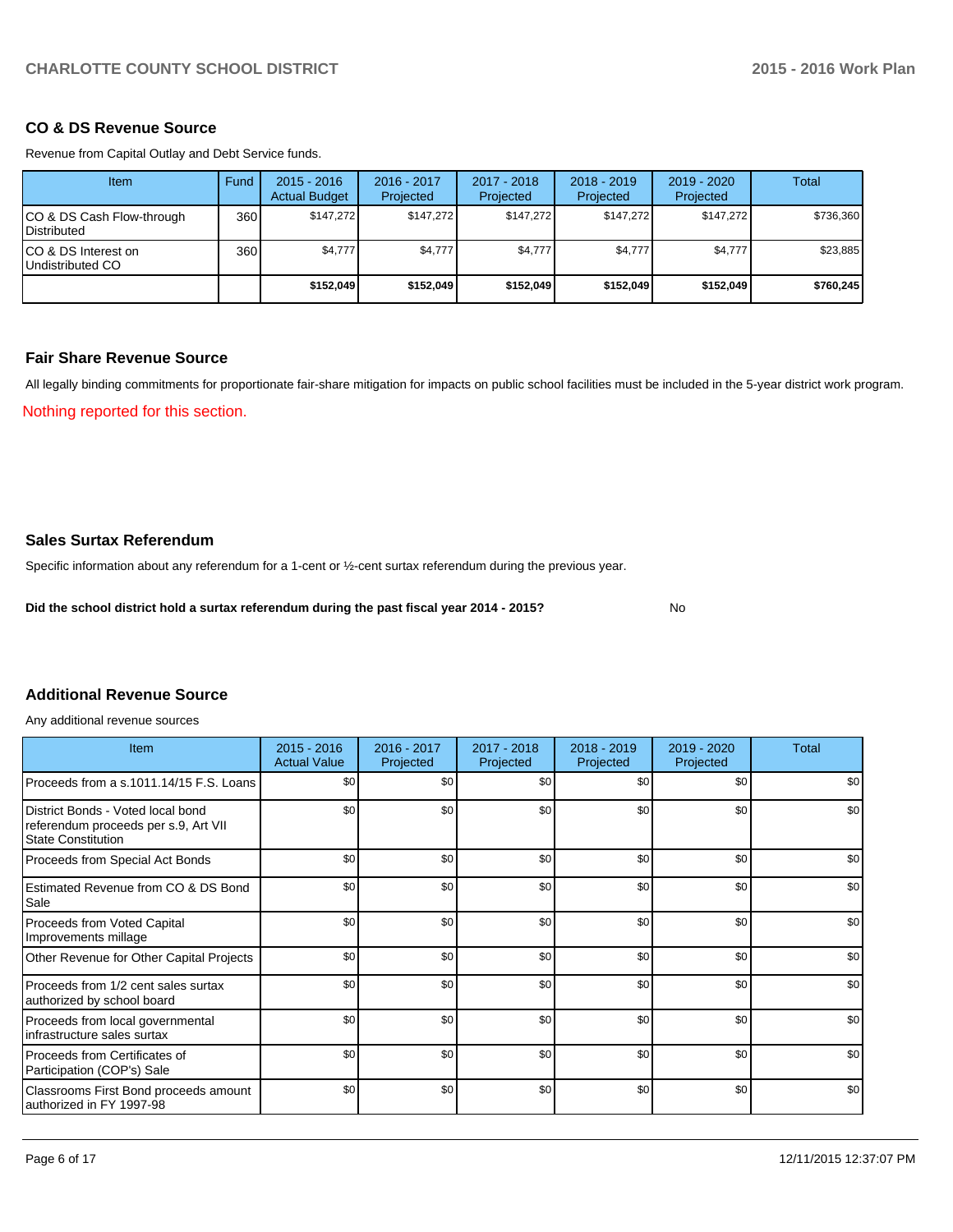| <b>Classrooms for Kids</b>                                                                                                | \$0         | \$0      | \$0      | \$0      | \$0      | \$0         |
|---------------------------------------------------------------------------------------------------------------------------|-------------|----------|----------|----------|----------|-------------|
| <b>District Equity Recognition</b>                                                                                        | \$0         | \$0      | \$0      | \$0      | \$0      | \$0         |
| <b>Federal Grants</b>                                                                                                     | \$0         | \$0      | \$0      | \$0      | \$0      | \$0         |
| Proportionate share mitigation (actual<br>cash revenue only, not in kind donations)                                       | \$0         | \$0      | \$0      | \$0      | \$0      | \$0         |
| Impact fees received                                                                                                      | \$0         | \$0      | \$0      | \$0      | \$0      | \$0         |
| Private donations                                                                                                         | \$0         | \$0      | \$0      | \$0      | \$0      | \$0         |
| Grants from local governments or not-for-<br>profit organizations                                                         | \$0         | \$0      | \$0      | \$0      | \$0      | \$0         |
| Interest, Including Profit On Investment                                                                                  | \$50,000    | \$50,000 | \$60,000 | \$75,000 | \$80,790 | \$315,790   |
| Revenue from Bonds pledging proceeds<br>from 1 cent or 1/2 cent Sales Surtax                                              | \$0         | \$0      | \$0      | \$0      | \$0      | \$0         |
| <b>Total Fund Balance Carried Forward</b>                                                                                 | \$8,738,907 | \$0      | \$0      | \$0      | \$0      | \$8,738,907 |
| General Capital Outlay Obligated Fund<br><b>Balance Carried Forward From Total</b><br><b>Fund Balance Carried Forward</b> | \$0         | \$0      | \$0      | \$0      | \$0      | \$0         |
| Special Facilities Construction Account                                                                                   | \$0         | \$0      | \$0      | \$0      | \$0      | \$0         |
| One Cent - 1/2 Cent Sales Surtax Debt<br>Service From Total Fund Balance Carried<br>Forward                               | \$0         | \$0      | \$0      | \$0      | \$0      | \$0         |
| Capital Outlay Projects Funds Balance<br><b>Carried Forward From Total Fund</b><br><b>Balance Carried Forward</b>         | \$0         | \$0      | \$0      | \$0      | \$0      | \$0         |
| <b>Subtotal</b>                                                                                                           | \$8,788,907 | \$50,000 | \$60,000 | \$75,000 | \$80,790 | \$9,054,697 |

# **Total Revenue Summary**

| <b>Item Name</b>                                            | $2015 - 2016$<br><b>Budget</b> | 2016 - 2017<br>Projected | $2017 - 2018$<br>Projected | $2018 - 2019$<br>Projected | $2019 - 2020$<br>Projected | <b>Five Year Total</b> |
|-------------------------------------------------------------|--------------------------------|--------------------------|----------------------------|----------------------------|----------------------------|------------------------|
| Local 1.5 Mill Discretionary Capital Outlay<br>l Revenue    | \$21,155,950                   | \$21,769,001             | \$22,725,995               | \$23,586,273               | \$24,534,697               | \$113,771,916          |
| IPECO and 1.5 Mill Maint and Other 1.5<br>Mill Expenditures | (\$18,584,858)                 | (S21, 918, 744)          | $(\$22,753,456)$           | (\$24,009,062)             | (\$27,570,738)             | (\$114,836,858)        |
| IPECO Maintenance Revenue                                   | \$258.156                      | \$361.419                | \$401.707                  | \$476.101                  | \$514.425                  | \$2,011,808            |
| Available 1.50 Mill for New l<br>l Construction             | \$2,571,092                    | (\$149,743)              | ( \$27,461]                | $($ \$422,789)             | (\$3,036,041)              | (\$1,064,942)          |

| <b>Item Name</b>                      | $2015 - 2016$<br><b>Budget</b> | 2016 - 2017<br>Projected | 2017 - 2018<br>Projected | $2018 - 2019$<br>Projected | $2019 - 2020$<br>Projected | <b>Five Year Total</b> |
|---------------------------------------|--------------------------------|--------------------------|--------------------------|----------------------------|----------------------------|------------------------|
| ICO & DS Revenue                      | \$152,049                      | \$152,049                | \$152,049                | \$152,049                  | \$152,049                  | \$760,245              |
| <b>IPECO New Construction Revenue</b> | \$0 <sub>1</sub>               | \$0                      | \$0                      | \$0                        | \$0                        | \$0 <sub>1</sub>       |
| <b>IOther/Additional Revenue</b>      | \$8,788,907                    | \$50,000                 | \$60,000                 | \$75,000                   | \$80,790                   | \$9,054,697            |
| <b>Total Additional Revenuel</b>      | \$8,940,956                    | \$202,049                | \$212,049                | \$227,049                  | \$232,839                  | \$9,814,942            |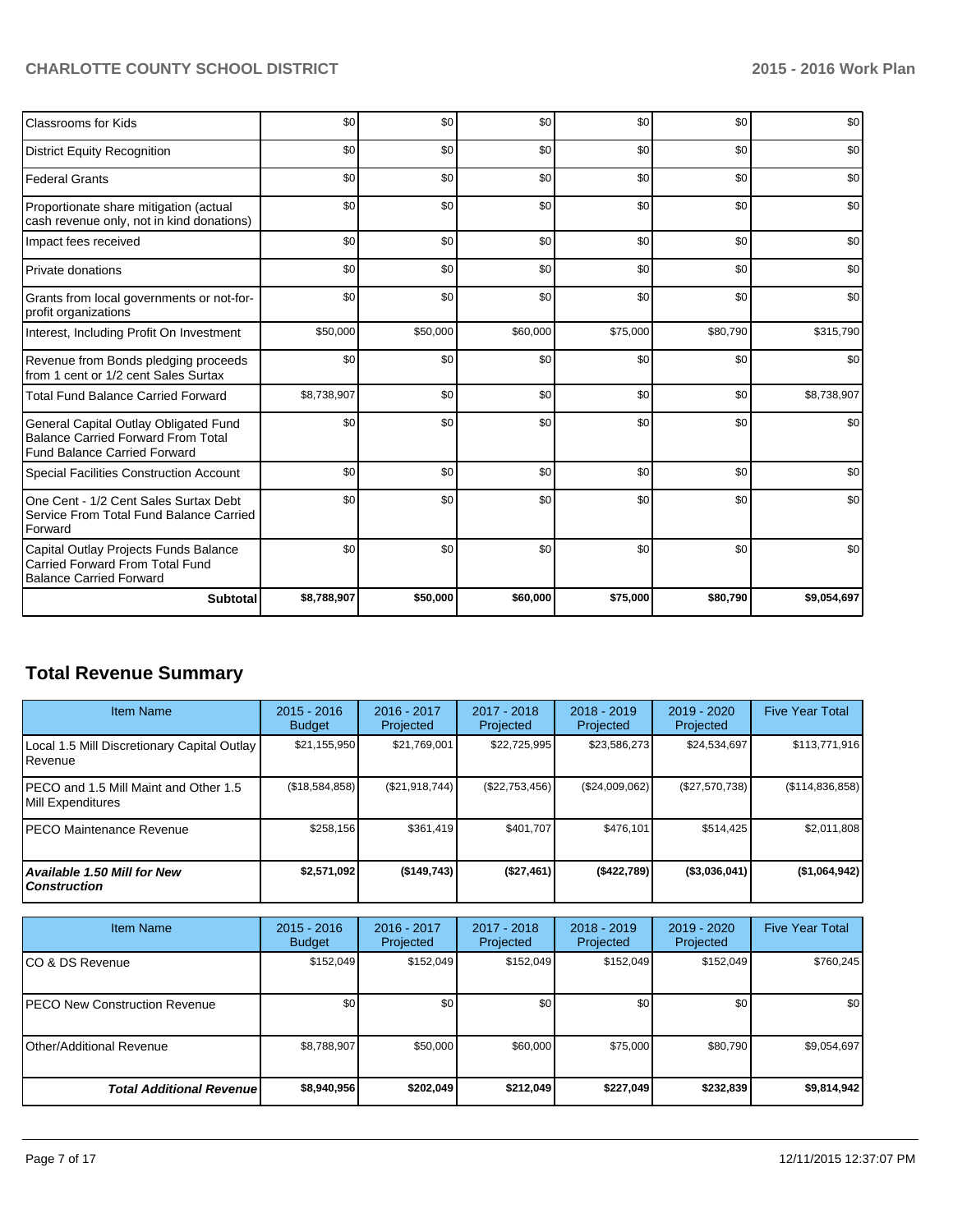| Total Available Revenue | \$11.512.048 | \$52.306 | \$184,588 | (S195.740) | $($ \$2,803,202) | \$8,750,000 |
|-------------------------|--------------|----------|-----------|------------|------------------|-------------|
|-------------------------|--------------|----------|-----------|------------|------------------|-------------|

# **Project Schedules**

# **Capacity Project Schedules**

A schedule of capital outlay projects necessary to ensure the availability of satisfactory classrooms for the projected student enrollment in K-12 programs.

| <b>Project Description</b>                                                     | Location                                              |                          | 2015 - 2016    | 2016 - 2017    | 2017 - 2018    | 2018 - 2019 | 2019 - 2020 | <b>Total</b>    | Funded |
|--------------------------------------------------------------------------------|-------------------------------------------------------|--------------------------|----------------|----------------|----------------|-------------|-------------|-----------------|--------|
| Remodel, renovate,<br>site improvements.                                       | <b>CHARLOTTE</b><br>HARBOR SCHOOL                     | Planned<br>Cost:         | \$0            | \$0            | \$5,599,520    | \$0         | \$0         | \$5,599,520 No  |        |
|                                                                                |                                                       | <b>Student Stations:</b> | $\mathbf 0$    | $\mathbf 0$    | $\mathbf 0$    | 0           | 0           | $\mathbf{0}$    |        |
|                                                                                |                                                       | <b>Total Classrooms:</b> | $\Omega$       | $\Omega$       | $\Omega$       | $\Omega$    | $\Omega$    | $\Omega$        |        |
|                                                                                |                                                       | Gross Sq Ft:             | $\mathbf 0$    | $\mathbf 0$    | $\Omega$       | 0           | $\mathbf 0$ | $\Omega$        |        |
| Remodel, renovate<br>(Buildings 1-12) and<br>new construction and<br>site work | <b>CHARLOTTE</b><br><b>TECHNICAL</b><br><b>CENTER</b> | Planned<br>Cost:         | \$0            | \$0            | \$7,935,308    | \$0         | \$0         | \$7,935,308 No  |        |
|                                                                                |                                                       | <b>Student Stations:</b> | $\mathbf 0$    | $\mathbf 0$    | $\mathbf 0$    | 0           | 0           | 0               |        |
|                                                                                |                                                       | <b>Total Classrooms:</b> | $\mathbf 0$    | $\Omega$       | $\overline{0}$ | 0           | $\mathbf 0$ | 0               |        |
|                                                                                |                                                       | Gross Sq Ft:             | $\overline{0}$ | $\Omega$       | $\Omega$       | $\Omega$    | $\Omega$    | 0               |        |
| Remodel, renovate,<br>new construction,<br>and site<br>improvements            | PORT CHARLOTTE<br><b>SENIOR HIGH</b>                  | Planned<br>Cost:         | \$0            | \$0            | \$16,915,088   | \$0         | \$0         | \$16,915,088 No |        |
|                                                                                |                                                       | <b>Student Stations:</b> | $\mathbf 0$    | $\mathbf 0$    | $\mathbf 0$    | 0           | 0           | $\mathbf{0}$    |        |
|                                                                                |                                                       | <b>Total Classrooms:</b> | $\Omega$       | $\Omega$       | $\Omega$       | 0           | 0           | $\Omega$        |        |
|                                                                                |                                                       | Gross Sq Ft:             | $\overline{0}$ | $\Omega$       | $\Omega$       | 0           | $\mathbf 0$ | $\Omega$        |        |
| Remodel, renovate,<br>new construction,<br>and site<br>improvements            | PORT CHARLOTTE<br><b>MIDDLE</b>                       | Planned<br>Cost:         | \$0            | \$0            | \$31,904,058   | \$0         | \$0         | \$31,904,058 No |        |
|                                                                                |                                                       | <b>Student Stations:</b> | $\mathbf 0$    | $\mathbf 0$    | $\mathbf 0$    | 0           | 0           | 0               |        |
|                                                                                |                                                       | <b>Total Classrooms:</b> | $\mathbf 0$    | $\Omega$       | $\mathbf 0$    | 0           | $\pmb{0}$   | 0               |        |
|                                                                                |                                                       | Gross Sq Ft:             | $\Omega$       | $\overline{0}$ | $\overline{0}$ | 0           | $\mathbf 0$ | 0               |        |
| Remodel, renovate,<br>new construction,<br>and site<br>improvements            | <b>LEMON BAY</b><br><b>SENIOR HIGH</b>                | Planned<br>Cost:         | \$8,750,000    | \$0            | \$0            | \$0         | \$0         | \$8,750,000 Yes |        |
|                                                                                |                                                       | <b>Student Stations:</b> | 58             | $\mathbf 0$    | $\mathbf 0$    | 0           | 0           | 58              |        |
|                                                                                |                                                       | <b>Total Classrooms:</b> | 3              | $\Omega$       | $\mathbf 0$    | $\Omega$    | 0           | 3               |        |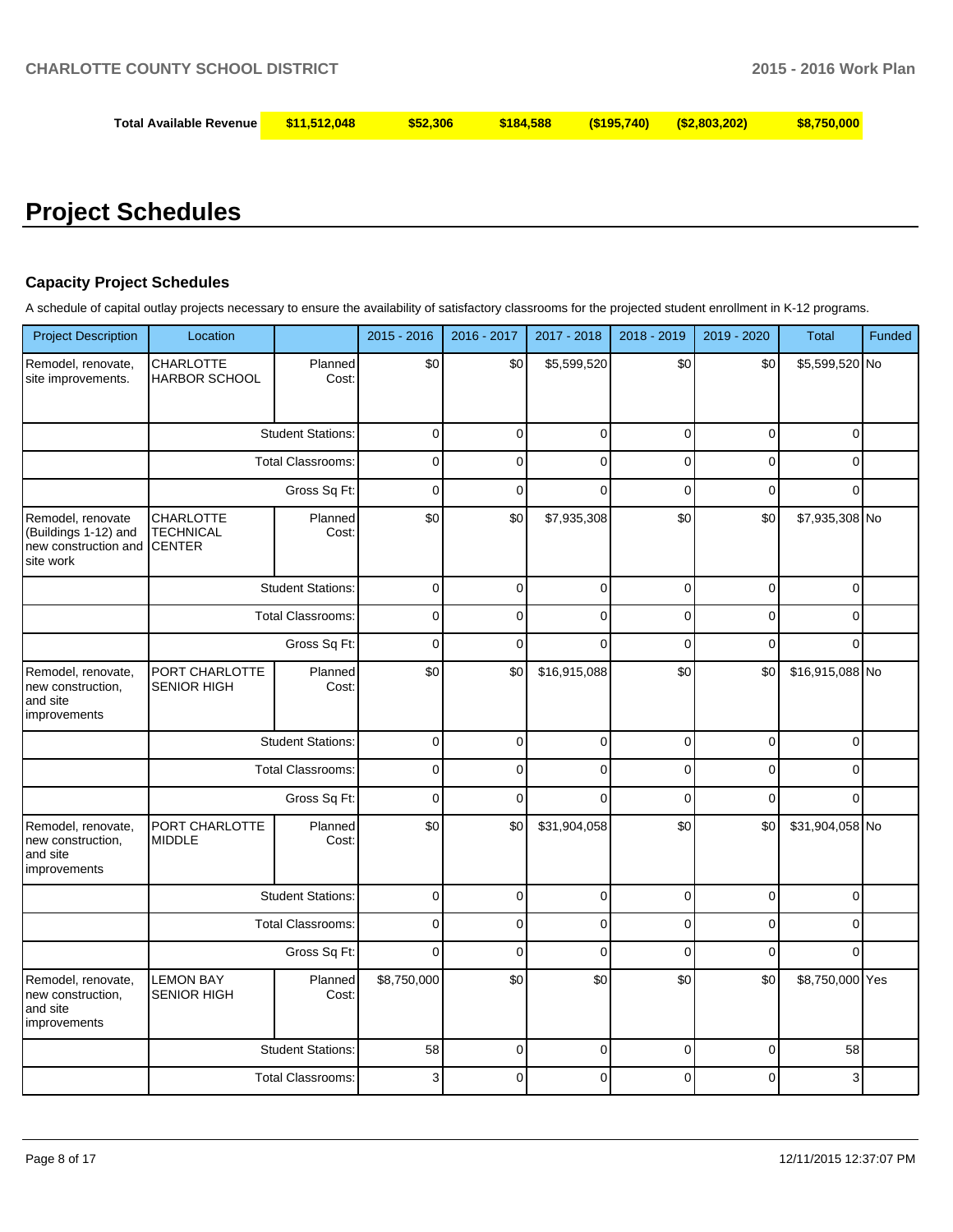| Gross Sq Ft:             | 51,066      |     |               |     |     | 51,066       |  |
|--------------------------|-------------|-----|---------------|-----|-----|--------------|--|
|                          |             |     |               |     |     |              |  |
| <b>Planned Cost:</b>     | \$8,750,000 | \$0 | \$62,353,974] | \$0 | \$0 | \$71,103,974 |  |
| <b>Student Stations:</b> | 58          |     |               | u   |     | 58           |  |
| <b>Total Classrooms:</b> |             |     |               | o   |     |              |  |
| Gross Sq Ft:             | 51,066      |     |               | o   | 0   | 51,066       |  |

## **Other Project Schedules**

Major renovations, remodeling, and additions of capital outlay projects that do not add capacity to schools.

| <b>Project Description</b>                   | Location                                | $2015 - 2016$<br><b>Actual Budget</b> | 2016 - 2017<br>Projected | 2017 - 2018<br>Projected | $2018 - 2019$<br>Projected | 2019 - 2020<br>Projected | <b>Total</b>   | Funded |
|----------------------------------------------|-----------------------------------------|---------------------------------------|--------------------------|--------------------------|----------------------------|--------------------------|----------------|--------|
| Technology retrofit                          | Location not specified                  | \$0                                   | \$6,000,000              | \$0                      | \$0                        | \$0                      | \$6,000,000 No |        |
| <b>INew construction</b>                     | <b>MURDOCK</b><br><b>TRANSPORTATION</b> | \$0                                   | \$0                      | \$2,500,000              | \$0                        | \$0                      | \$2,500,000 No |        |
| Land acquisitions                            | Location not specified                  | \$0                                   | \$2,000,000              | \$0                      | \$0                        | \$0                      | \$2,000,000 No |        |
| Site improvements                            | Location not specified                  | \$0                                   | \$2,000,000              | \$0                      | \$0                        | \$0                      | \$2,000,000 No |        |
| Add remodel, renovate & site<br>Improvements | <b>PUNTA GORDA CENTER</b>               | \$0                                   | \$0                      | \$707,824                | \$0                        | \$0                      | \$707,824 No   |        |
|                                              |                                         | \$0                                   | \$10,000,000             | \$3,207,824              | \$0                        | \$0                      | \$13,207,824   |        |

## **Additional Project Schedules**

Any projects that are not identified in the last approved educational plant survey.

Nothing reported for this section.

#### **Non Funded Growth Management Project Schedules**

Schedule indicating which projects, due to planned development, that CANNOT be funded from current revenues projected over the next five years.

Nothing reported for this section.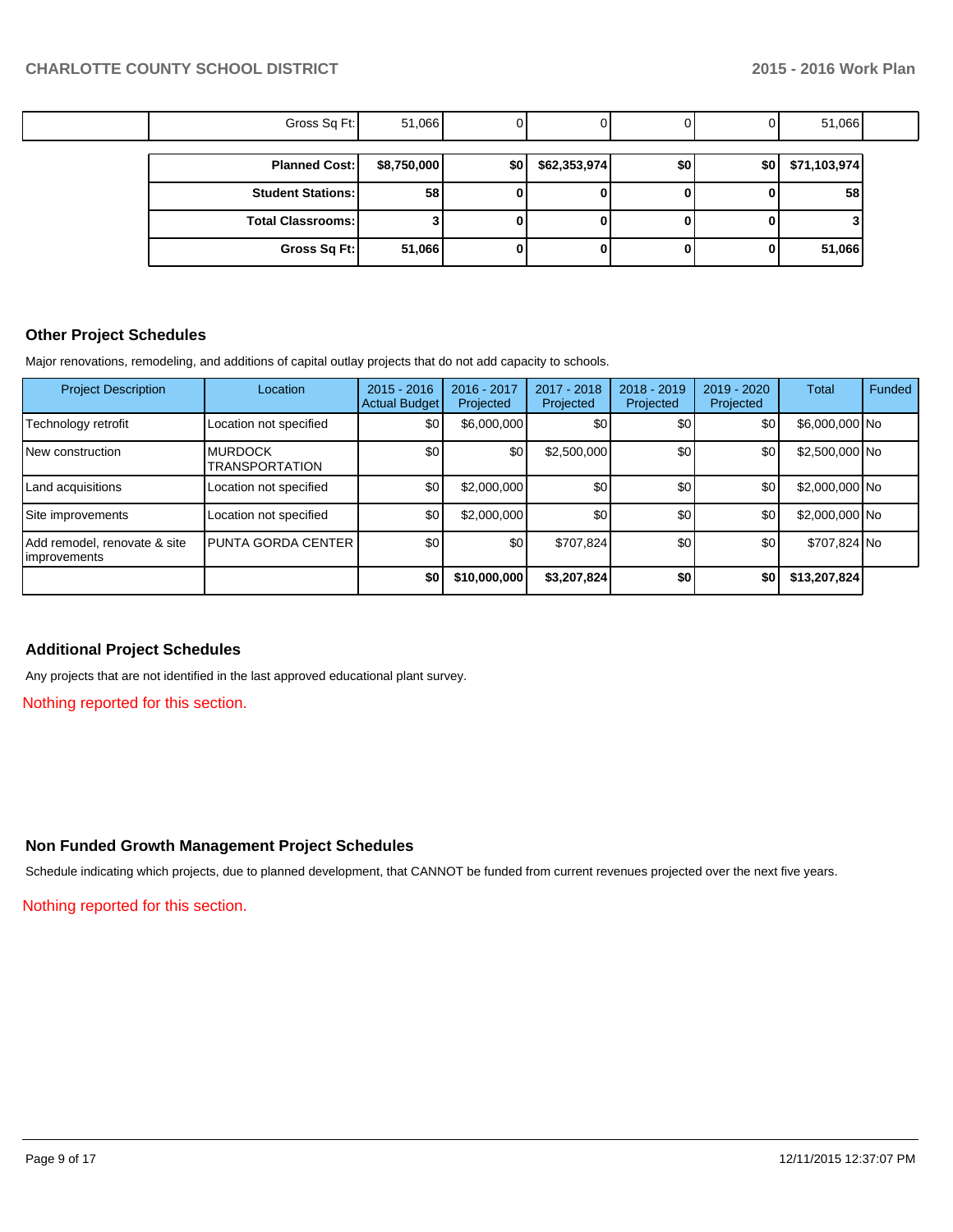# **Tracking**

# **Capacity Tracking**

| Location                                     | $2015 -$<br>2016 Satis.<br>Stu. Sta. | Actual<br>$2015 -$<br>2016 FISH<br>Capacity | Actual<br>$2014 -$<br>2015<br><b>COFTE</b> | # Class<br>Rooms | Actual<br>Average<br>$2015 -$<br>2016 Class<br><b>Size</b> | Actual<br>$2015 -$<br>2016<br><b>Utilization</b> | <b>New</b><br>Stu.<br>Capacity | <b>New</b><br>Rooms to<br>be<br>Added/Re<br>moved | Projected<br>$2019 -$<br>2020<br><b>COFTE</b> | Projected<br>$2019 -$<br>2020<br><b>Utilization</b> | Projected<br>$2019 -$<br>2020 Class<br><b>Size</b> |
|----------------------------------------------|--------------------------------------|---------------------------------------------|--------------------------------------------|------------------|------------------------------------------------------------|--------------------------------------------------|--------------------------------|---------------------------------------------------|-----------------------------------------------|-----------------------------------------------------|----------------------------------------------------|
| <b>SALLIE JONES</b><br><b>ELEMENTARY</b>     | 717                                  | 717                                         | 614                                        | 38               | 16                                                         | 86.00 %                                          | $\Omega$                       | $\Omega$                                          | 625                                           | 87.00 %                                             | 16                                                 |
| <b>CHARLOTTE SENIOR</b><br>HIGH              | 1,828                                | 1,736                                       | 1,792                                      | 77               | 23                                                         | 103.00 %                                         | $\overline{0}$                 | $\Omega$                                          | 1.700                                         | 98.00 %                                             | 22                                                 |
| PEACE RIVER<br><b>ELEMENTARY</b>             | 861                                  | 861                                         | 726                                        | 47               | 15                                                         | 84.00 %                                          | 0                              | $\Omega$                                          | 675                                           | 78.00 %                                             | 14                                                 |
| <b>CHARLOTTE HARBOR</b><br><b>SCHOOL</b>     | 262                                  | 262                                         | 135                                        | 23               | 6                                                          | 52.00 %                                          | $\Omega$                       | $\Omega$                                          | 120                                           | 46.00%                                              | 5                                                  |
| <b>LEMON BAY SENIOR</b><br>HIGH              | 1,372                                | 1,234                                       | 1,198                                      | 55               | 22                                                         | 97.00 %                                          | 0                              | $\Omega$                                          | 1,400                                         | 113.00 %                                            | 25                                                 |
| <b>BENJAMIN J BAKER</b><br><b>ELEMENTARY</b> | 324                                  | 324                                         | 29                                         | 18               | $\overline{2}$                                             | 9.00%                                            | $\mathbf 0$                    | $\Omega$                                          | 24                                            | 7.00%                                               | $\mathbf{1}$                                       |
| <b>EAST ELEMENTARY</b>                       | 861                                  | 861                                         | 697                                        | 47               | 15                                                         | 81.00 %                                          | $\Omega$                       | $\Omega$                                          | 675                                           | 78.00 %                                             | 14                                                 |
| NEIL ARMSTRONG<br><b>ELEMENTARY</b>          | 861                                  | 861                                         | 766                                        | 47               | 16                                                         | 89.00 %                                          | $\overline{0}$                 | $\Omega$                                          | 700                                           | 81.00%                                              | 15                                                 |
| PUNTA GORDA MIDDLE                           | 1,381                                | 1,242                                       | 1,147                                      | 60               | 19                                                         | 92.00 %                                          | 0                              | $\Omega$                                          | 1.100                                         | 89.00 %                                             | 18                                                 |
| PORT CHARLOTTE<br><b>MIDDLE</b>              | 1,112                                | 1,000                                       | 795                                        | 51               | 16                                                         | 80.00 %                                          | 0                              | $\Omega$                                          | 850                                           | 85.00 %                                             | 17                                                 |
| <b>MEADOW PARK</b><br>ELEMENTARY             | 865                                  | 865                                         | 712                                        | 47               | 15                                                         | 82.00 %                                          | $\mathbf 0$                    | $\Omega$                                          | 675                                           | 78.00 %                                             | 14                                                 |
| PORT CHARLOTTE<br><b>SENIOR HIGH</b>         | 1,937                                | 1,840                                       | 1,543                                      | 79               | 20                                                         | 84.00 %                                          | 0                              | $\Omega$                                          | 1,600                                         | 87.00 %                                             | 20                                                 |
| <b>CHARLOTTE</b><br>TECHNICAL CENTER         | 1,065                                | 1,278                                       | 481                                        | 61               | 8                                                          | 38.00 %                                          | $\Omega$                       | $\Omega$                                          | 305                                           | 24.00 %                                             | 5                                                  |
| L A AINGER MIDDLE                            | 1,053                                | 947                                         | 778                                        | 47               | 17                                                         | 82.00 %                                          | 0                              | $\Omega$                                          | 750                                           | 79.00 %                                             | 16                                                 |
| VINELAND<br><b>ELEMENTARY</b>                | 880                                  | 880                                         | 619                                        | 47               | 13                                                         | 70.00 %                                          | $\Omega$                       | $\Omega$                                          | 625                                           | 71.00 %                                             | 13                                                 |
| <b>LIBERTY ELEMENTARY</b>                    | 655                                  | 655                                         | 601                                        | 35               | 17                                                         | 92.00 %                                          | 0                              | $\Omega$                                          | 600                                           | 92.00%                                              | 17                                                 |
| <b>MURDOCK MIDDLE</b>                        | 909                                  | 818                                         | 817                                        | 42               | 19                                                         | 100.00 %                                         | 0                              | $\Omega$                                          | 750                                           | 92.00 %                                             | 18                                                 |
| MYAKKA RIVER<br><b>ELEMENTARY</b>            | 667                                  | 667                                         | 491                                        | 35               | 14                                                         | 74.00 %                                          | $\Omega$                       | $\Omega$                                          | 525                                           | 79.00 %                                             | 15                                                 |
| <b>DEEP CREEK</b><br><b>ELEMENTARY</b>       | 884                                  | 884                                         | 668                                        | 47               | 14                                                         | 76.00 %                                          | $\Omega$                       | $\Omega$                                          | 675                                           | 76.00 %                                             | 14                                                 |
| <b>KINGSWAY</b><br><b>ELEMENTARY</b>         | 732                                  | 732                                         | 622                                        | 40               | 16                                                         | 85.00 %                                          | $\Omega$                       | $\Omega$                                          | 600                                           | 82.00 %                                             | 15                                                 |
|                                              | 19,226                               | 18,664                                      | 15,229                                     | 943              | 16                                                         | 81.60%                                           | 0                              | $\mathbf{0}$                                      | 14,974                                        | 80.23%                                              | 16                                                 |
|                                              |                                      |                                             |                                            |                  |                                                            |                                                  |                                |                                                   |                                               |                                                     |                                                    |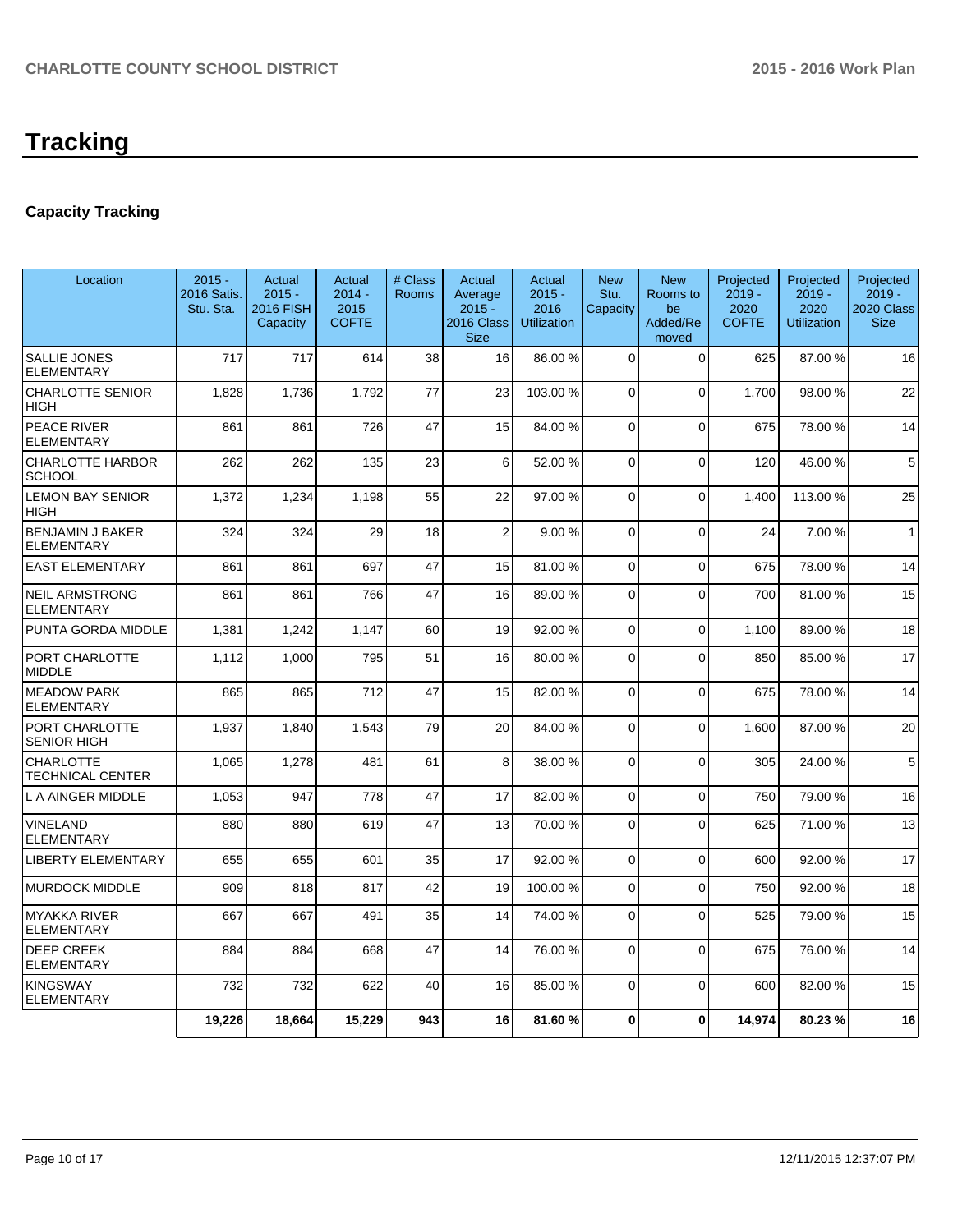The COFTE Projected Total (14,974) for 2019 - 2020 must match the Official Forecasted COFTE Total (14,974 ) for 2019 - 2020 before this section can be completed. In the event that the COFTE Projected Total does not match the Official forecasted COFTE, then the Balanced Projected COFTE Table should be used to balance COFTE.

|                                 | 14,974 |
|---------------------------------|--------|
| High (9-12)                     | 4,986  |
| Middle (4-8)                    | 5,804  |
| Elementary (PK-3)               | 4,184  |
| Projected COFTE for 2019 - 2020 |        |

| <b>Grade Level Type</b> | <b>Balanced Projected</b><br>COFTE for 2019 - 2020 |
|-------------------------|----------------------------------------------------|
| Elementary (PK-3)       |                                                    |
| Middle $(4-8)$          |                                                    |
| High (9-12)             |                                                    |
|                         | 14,974                                             |

### **Relocatable Replacement**

Number of relocatable classrooms clearly identified and scheduled for replacement in the school board adopted financially feasible 5-year district work program.

| Location                                 | $2015 - 2016$ | 2016 - 2017 | 2017 - 2018 | $2018 - 2019$ | 2019 - 2020 | Year 5 Total |
|------------------------------------------|---------------|-------------|-------------|---------------|-------------|--------------|
| <b>Total Relocatable Replacements: I</b> |               |             | 0           |               |             |              |

### **Charter Schools Tracking**

Information regarding the use of charter schools.

| Location-Type                         | # Relocatable<br>units or<br>permanent<br>classrooms | Owner          | Year Started or I<br>Scheduled | Student<br>Stations | <b>Students</b><br><b>Enrolled</b> | Years in<br>Contract | <b>Total Charter</b><br><b>Students</b><br>projected for<br>$2019 - 2020$ |
|---------------------------------------|------------------------------------------------------|----------------|--------------------------------|---------------------|------------------------------------|----------------------|---------------------------------------------------------------------------|
| Florida Southwestern State<br>College |                                                      | 4 <b>OTHER</b> | 2009                           | 375                 | 375                                | 15 <sub>l</sub>      | 375                                                                       |
|                                       |                                                      |                |                                | 375                 | 375I                               |                      | 375                                                                       |

## **Special Purpose Classrooms Tracking**

The number of classrooms that will be used for certain special purposes in the current year, by facility and type of classroom, that the district will, 1), not use for educational purposes, and 2), the co-teaching classrooms that are not open plan classrooms and will be used for educational purposes.

| School           | School Type                            | $\parallel$ # of Elementary $\parallel$ # of Middle 4-8 $\parallel$<br><b>IK-3 Classrooms L</b> | <b>Classrooms</b> | $\#$ of High 9-12<br><b>Classrooms</b> | # of $ESE$<br><b>Classrooms</b> | # of Combo<br><b>Classrooms</b> | Total<br><b>Classrooms</b> |
|------------------|----------------------------------------|-------------------------------------------------------------------------------------------------|-------------------|----------------------------------------|---------------------------------|---------------------------------|----------------------------|
| IEAST ELEMENTARY | Educational                            |                                                                                                 |                   |                                        |                                 |                                 | 2                          |
|                  | <b>Total Educational Classrooms: I</b> |                                                                                                 |                   |                                        |                                 | 0                               | 2                          |

| School                                | School Type | $\parallel$ # of Elementary $\parallel$ # of Middle 4-8 $\parallel$<br><b>IK-3 Classrooms I</b> | <b>Classrooms</b> | $\#$ of High 9-12<br><b>Classrooms</b> | # of $ESE$<br><b>Classrooms</b> | # of Combo<br><b>Classrooms</b> | Total<br><b>Classrooms</b> |
|---------------------------------------|-------------|-------------------------------------------------------------------------------------------------|-------------------|----------------------------------------|---------------------------------|---------------------------------|----------------------------|
| NEIL ARMSTRONG ELEMENTARY Co-Teaching |             |                                                                                                 |                   |                                        |                                 |                                 | 6                          |
| <b>Total Co-Teaching Classrooms:</b>  |             |                                                                                                 |                   |                                        |                                 |                                 | 6                          |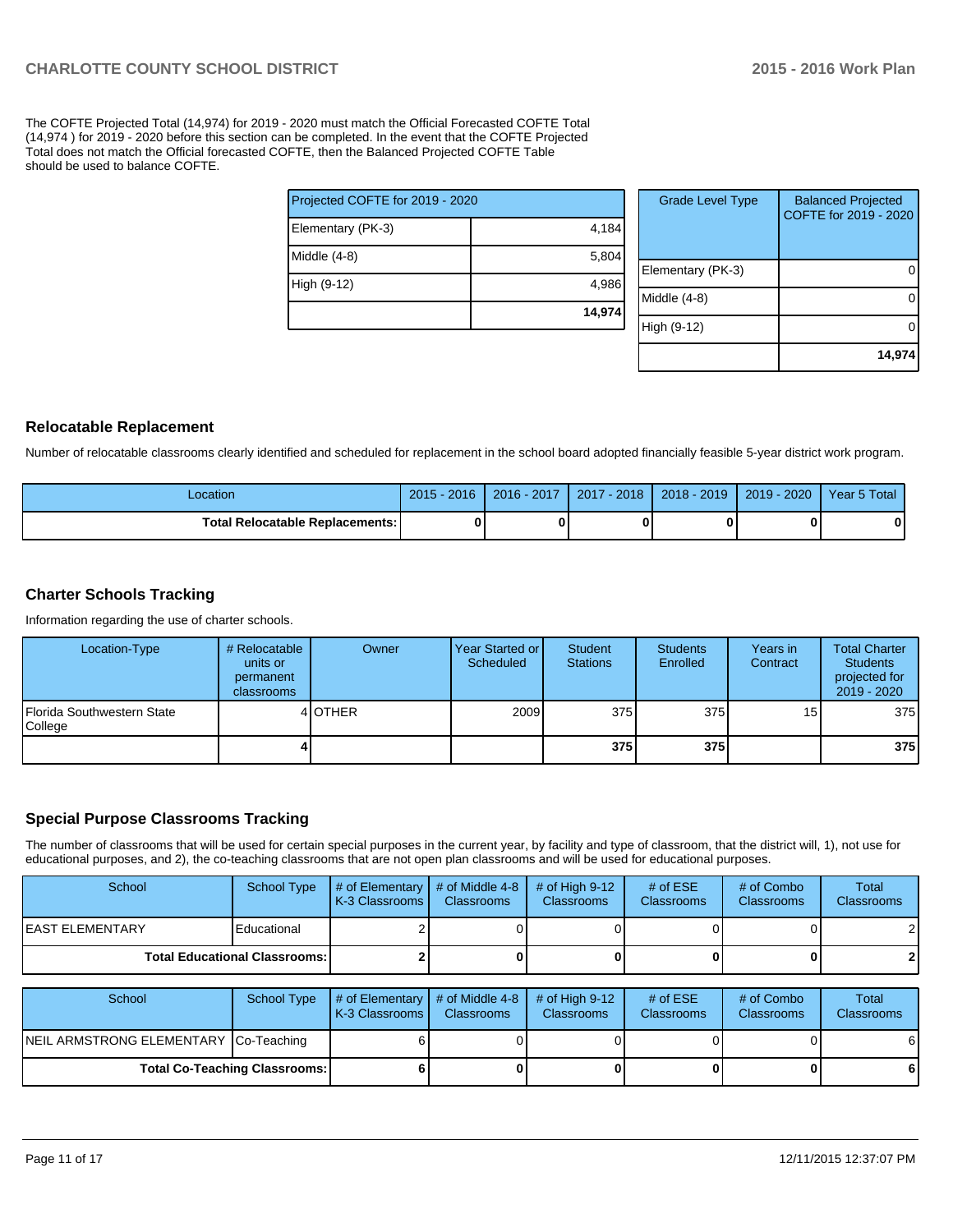#### **Infrastructure Tracking**

**Necessary offsite infrastructure requirements resulting from expansions or new schools. This section should include infrastructure information related to capacity project schedules and other project schedules (Section 4).**

Not Specified

**Proposed location of planned facilities, whether those locations are consistent with the comprehensive plans of all affected local governments, and recommendations for infrastructure and other improvements to land adjacent to existing facilities. Provisions of 1013.33(12), (13) and (14) and 1013.36 must be addressed for new facilities planned within the 1st three years of the plan (Section 5).**

Lemon Bay High School

**Consistent with Comp Plan?** Yes

#### **Net New Classrooms**

The number of classrooms, by grade level and type of construction, that were added during the last fiscal year.

| List the net new classrooms added in the 2014 - 2015 fiscal year. |                                      |                                                                                                                                                         |                                | year.                  | List the net new classrooms to be added in the 2015 - 2016 fiscal      |                            |                                |                        |
|-------------------------------------------------------------------|--------------------------------------|---------------------------------------------------------------------------------------------------------------------------------------------------------|--------------------------------|------------------------|------------------------------------------------------------------------|----------------------------|--------------------------------|------------------------|
|                                                                   |                                      | "Classrooms" is defined as capacity carrying classrooms that are added to increase<br>capacity to enable the district to meet the Class Size Amendment. |                                |                        | Totals for fiscal year 2015 - 2016 should match totals in Section 15A. |                            |                                |                        |
| Location                                                          | $2014 - 2015 \#$<br><b>Permanent</b> | $2014 - 2015$ #<br>Modular                                                                                                                              | $2014 - 2015$ #<br>Relocatable | $2014 - 2015$<br>Total | $2015 - 2016$ #<br>Permanent                                           | $2015 - 2016$ #<br>Modular | $2015 - 2016$ #<br>Relocatable | $2015 - 2016$<br>Total |
| Elementary (PK-3)                                                 |                                      |                                                                                                                                                         |                                |                        |                                                                        |                            |                                |                        |
| Middle (4-8)                                                      |                                      |                                                                                                                                                         |                                |                        |                                                                        |                            |                                |                        |
| High (9-12)                                                       |                                      |                                                                                                                                                         |                                |                        |                                                                        |                            |                                | 31                     |
|                                                                   |                                      |                                                                                                                                                         |                                |                        |                                                                        |                            |                                | 31                     |

#### **Relocatable Student Stations**

Number of students that will be educated in relocatable units, by school, in the current year, and the projected number of students for each of the years in the workplan.

| <b>Site</b>                     | $2015 - 2016$   | 2016 - 2017 | 2017 - 2018 | $2018 - 2019$ | $2019 - 2020$   | 5 Year Average |
|---------------------------------|-----------------|-------------|-------------|---------------|-----------------|----------------|
| <b>ISALLIE JONES ELEMENTARY</b> |                 |             |             |               |                 | 0              |
| CHARLOTTE SENIOR HIGH           |                 |             |             |               |                 | 0              |
| <b>IPEACE RIVER ELEMENTARY</b>  |                 |             |             |               |                 | $\mathbf 0$    |
| ICHARLOTTE HARBOR SCHOOL        | 90 <sub>1</sub> | 90          | 90          | 90            | 90 <sup>1</sup> | 90             |
| <b>ILEMON BAY SENIOR HIGH</b>   |                 |             |             |               |                 | 0              |
| <b>IMYAKKA RIVER ELEMENTARY</b> |                 |             |             |               |                 | $\mathbf 0$    |
| <b>IDEEP CREEK ELEMENTARY</b>   | 213             | 213         | 213         | 213           | 213             | 213            |
| <b>IKINGSWAY ELEMENTARY</b>     |                 |             |             |               |                 | $\mathbf 0$    |
| IPORT CHARLOTTE SENIOR HIGH     |                 |             |             |               |                 | 0              |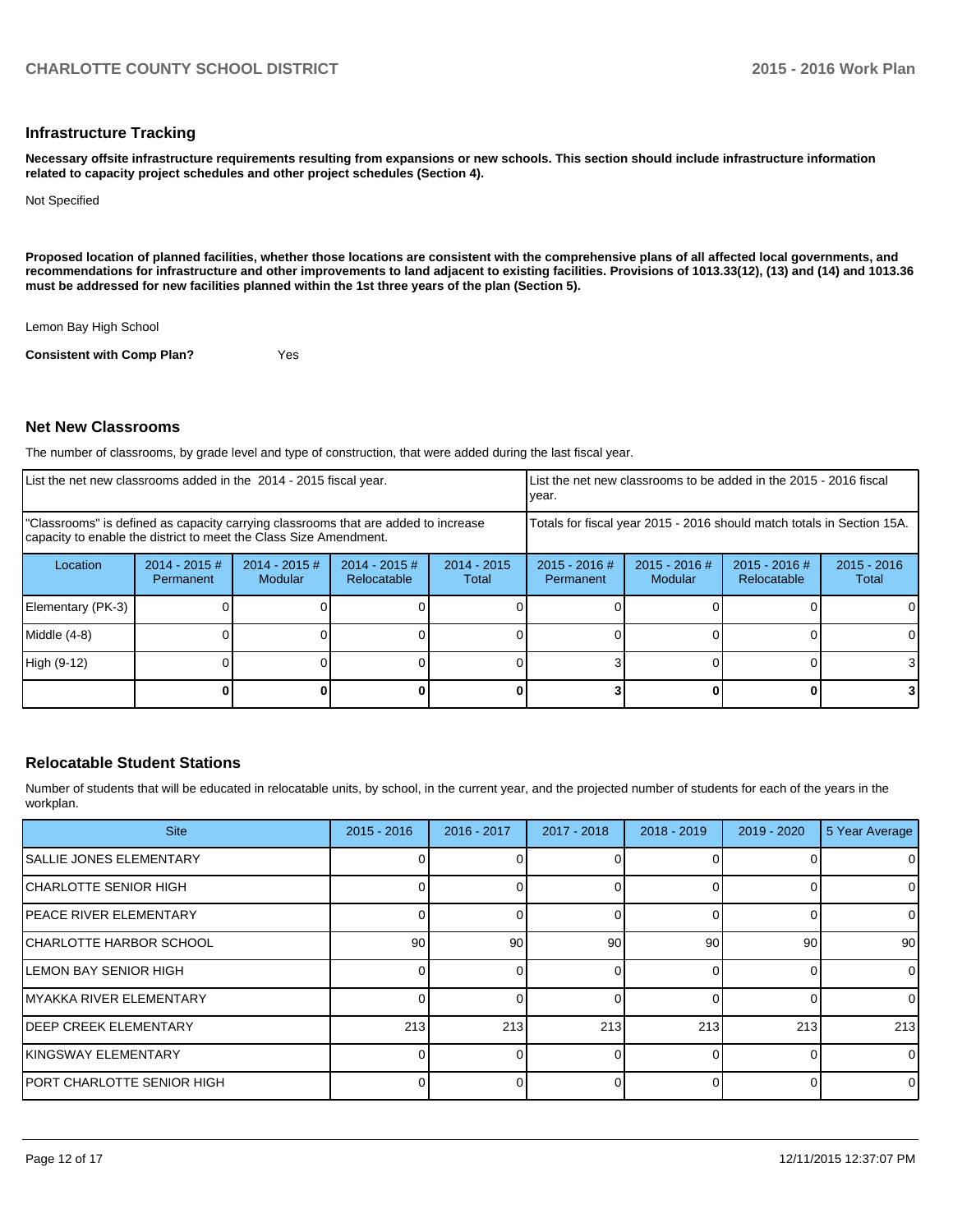| CHARLOTTE TECHNICAL CENTER                        | 50     | 50           | 50     | 50       | 50       | 50       |
|---------------------------------------------------|--------|--------------|--------|----------|----------|----------|
| L A AINGER MIDDLE                                 |        |              | 0      | $\Omega$ | $\Omega$ | $\Omega$ |
| <b>VINELAND ELEMENTARY</b>                        | 232    | 232          | 232    | 232      | 232      | 232      |
| <b>LIBERTY ELEMENTARY</b>                         | ∩      | <sup>0</sup> | 0      | 0        | $\Omega$ | $\Omega$ |
| <b>IMURDOCK MIDDLE</b>                            |        |              | 0      | O        | 0        | 0        |
| BENJAMIN J BAKER ELEMENTARY                       | 0      |              | 0      | 0        | $\Omega$ |          |
| <b>EAST ELEMENTARY</b>                            |        |              | 0      | n        | $\Omega$ |          |
| NEIL ARMSTRONG ELEMENTARY                         | 0      |              | 0      | 0        | $\Omega$ | 0        |
| PUNTA GORDA MIDDLE                                |        |              | 0      | $\Omega$ | 0        | $\Omega$ |
| PORT CHARLOTTE MIDDLE                             | O      | 0            | 0      | 0        | $\Omega$ | 0        |
| <b>IMEADOW PARK ELEMENTARY</b>                    | 0      | <sup>0</sup> | 0      | 0        | $\Omega$ | $\Omega$ |
| Totals for CHARLOTTE COUNTY SCHOOL DISTRICT       |        |              |        |          |          |          |
| Total students in relocatables by year.           | 585    | 585          | 585    | 585      | 585      | 585      |
| Total number of COFTE students projected by year. | 15,200 | 15,169       | 15,129 | 15,030   | 14,974   | 15,100   |
| Percent in relocatables by year.                  | 4 %    | 4 %          | 4 %    | 4 %      | 4 %      | 4 %      |

## **Leased Facilities Tracking**

Exising leased facilities and plans for the acquisition of leased facilities, including the number of classrooms and student stations, as reported in the educational plant survey, that are planned in that location at the end of the five year workplan.

| Location                            | # of Leased<br>Classrooms 2015 -<br>2016 | <b>FISH Student</b><br><b>Stations</b> | Owner                       | # of Leased<br>Classrooms 2019 -<br>2020 | <b>FISH Student</b><br><b>Stations</b> |
|-------------------------------------|------------------------------------------|----------------------------------------|-----------------------------|------------------------------------------|----------------------------------------|
| CHARLOTTE HARBOR SCHOOL             | 6                                        |                                        | 90 Mobile<br>Modular/SGroup | 6                                        | 90 <sup>1</sup>                        |
| ICHARLOTTE TECHNICAL CENTER         | 2                                        |                                        | 50 SGroup                   | 2                                        | 50 <sup>1</sup>                        |
| <b>SALLIE JONES ELEMENTARY</b>      | 0                                        |                                        |                             | $\Omega$                                 | $\overline{0}$                         |
| ICHARLOTTE SENIOR HIGH              | $\Omega$                                 | 0                                      |                             | 0                                        | $\overline{0}$                         |
| <b>IPEACE RIVER ELEMENTARY</b>      | $\Omega$                                 | ∩                                      |                             | 0                                        | $\overline{0}$                         |
| ILEMON BAY SENIOR HIGH              | $\Omega$                                 |                                        |                             | $\Omega$                                 | ٥I                                     |
| <b>IBENJAMIN J BAKER ELEMENTARY</b> | $\Omega$                                 |                                        |                             | $\Omega$                                 | $\overline{0}$                         |
| lEAST ELEMENTARY                    | 0                                        | 0                                      |                             | 0                                        | $\overline{0}$                         |
| NEIL ARMSTRONG ELEMENTARY           | $\Omega$                                 | ∩                                      |                             | $\Omega$                                 | $\overline{0}$                         |
| IPUNTA GORDA MIDDLE                 | 0                                        |                                        |                             | 0                                        | $\overline{0}$                         |
| <b>PORT CHARLOTTE MIDDLE</b>        | $\Omega$                                 | $\Omega$                               |                             | 0                                        | $\overline{0}$                         |
| <b>IMEADOW PARK ELEMENTARY</b>      | $\Omega$                                 | ∩                                      |                             | $\Omega$                                 | $\overline{0}$                         |
| L A AINGER MIDDLE                   | 0                                        |                                        |                             | $\Omega$                                 | 0                                      |
| lVINELAND ELEMENTARY                | $\overline{0}$                           | 0                                      |                             | 0                                        | $\overline{0}$                         |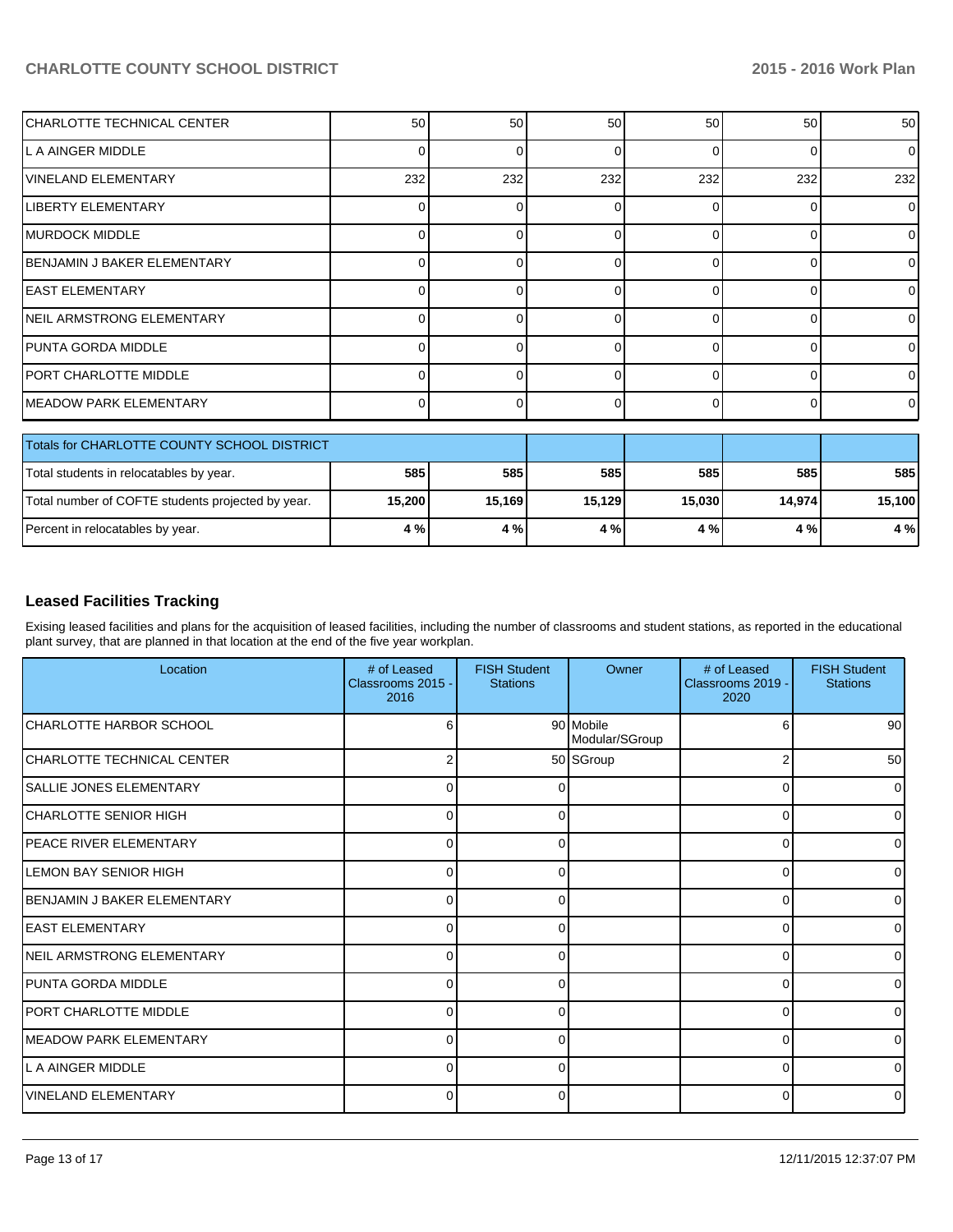| MURDOCK MIDDLE          |     |  |     |
|-------------------------|-----|--|-----|
| MYAKKA RIVER ELEMENTARY |     |  |     |
| IDEEP CREEK ELEMENTARY  |     |  |     |
| İKINGSWAY ELEMENTARY    |     |  |     |
|                         | 140 |  | 140 |

## **Failed Standard Relocatable Tracking**

Relocatable units currently reported by school, from FISH, and the number of relocatable units identified as 'Failed Standards'.

Nothing reported for this section.

# **Planning**

#### **Class Size Reduction Planning**

**Plans approved by the school board that reduce the need for permanent student stations such as acceptable school capacity levels, redistricting, busing, year-round schools, charter schools, magnet schools, public-private partnerships, multitrack scheduling, grade level organization, block scheduling, or other alternatives.**

Charlotte County Public Schools' class size reduction planning includes, but is not limited to, remodeling, renovation, new construction, year-round schools, and redistricting in our continued proactive approach to assure compliance with class size reduction requirements.

## **School Closure Planning**

**Plans for the closure of any school, including plans for disposition of the facility or usage of facility space, and anticipated revenues.**

Charlotte Public Schools currently has no plans to close any schools.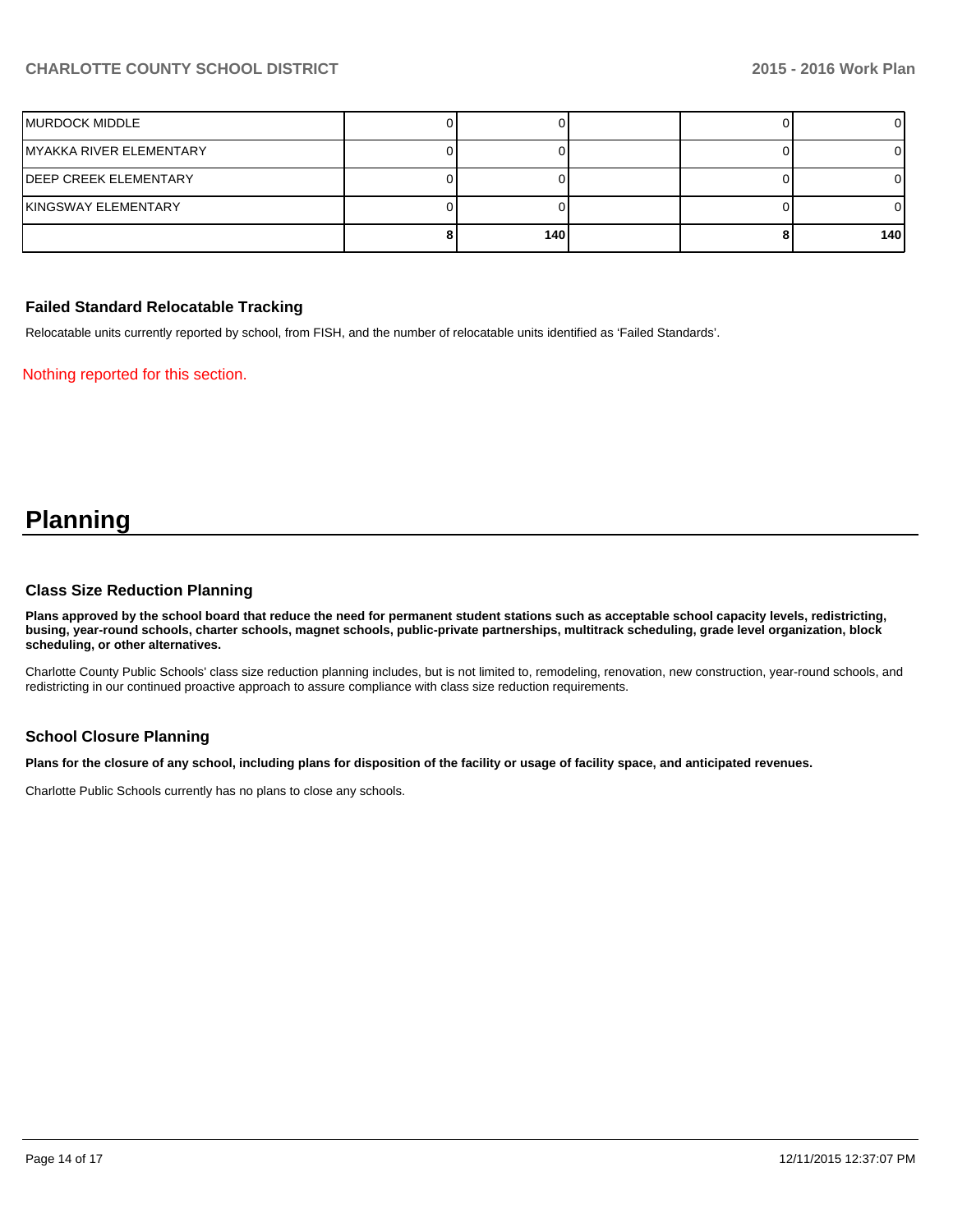# **Long Range Planning**

#### **Ten-Year Maintenance**

District projects and locations regarding the projected need for major renovation, repair, and maintenance projects within the district in years 6-10 beyond the projects plans detailed in the five years covered by the work plan.

Nothing reported for this section.

#### **Ten-Year Capacity**

Schedule of capital outlay projects projected to ensure the availability of satisfactory student stations for the projected student enrollment in K-12 programs for the future 5 years beyond the 5-year district facilities work program.

| Project | Location, Community, Quadrant or other<br>general location | 2019 - 2020 / 2024 - 2025<br><b>Projected Cost</b> |
|---------|------------------------------------------------------------|----------------------------------------------------|
| Inone   | Inone                                                      | \$1                                                |
|         |                                                            | \$1                                                |

#### **Ten-Year Planned Utilization**

Schedule of planned capital outlay projects identifying the standard grade groupings, capacities, and planned utilization rates of future educational facilities of the district for both permanent and relocatable facilities.

| <b>Grade Level Projections</b>  | <b>FISH</b><br><b>Student</b><br><b>Stations</b> | <b>Actual 2014 -</b><br>2015 FISH<br>Capacity | Actual<br>$2014 -$<br>2015<br><b>COFTE</b> | Actual 2014 - 2015<br><b>Utilization</b> | Actual 2015 - 2016 / 2024 - 2025 new<br>Student Capacity to be added/removed | Projected 2024<br>2025 COFTE | Projected 2024 -<br>2025 Utilization |
|---------------------------------|--------------------------------------------------|-----------------------------------------------|--------------------------------------------|------------------------------------------|------------------------------------------------------------------------------|------------------------------|--------------------------------------|
| Elementary - District<br>Totals | 11,360                                           | 11,360                                        | 6,689.00                                   | 58.88 %                                  |                                                                              | 6,420                        | 56.51 %                              |
| Middle - District Totals        | 4.785                                            | 4.304                                         | 3.670.00                                   | 85.27 %                                  | 76                                                                           | 3.857                        | 88.06 %                              |
| High - District Totals          | 7.707                                            | 7.320                                         | 4.762.00                                   | 65.05 %                                  | $-849$                                                                       | 5.403                        | 83.50 %                              |
| Other - ESE, etc                | 1.551                                            | 1.793                                         | 620.00                                     | 34.58 %                                  | $-50$                                                                        | 600                          | 34.42 %                              |
|                                 | 25,403                                           | 24,777                                        | 15,741.00                                  | 63.53 %                                  | $-823$                                                                       | 16,280                       | 67.96 %                              |

**Combination schools are included with the middle schools for student stations, capacity, COFTE and utilization purposes because these facilities all have a 90% utilization factor. Use this space to explain or define the grade groupings for combination schools.**

No comments to report.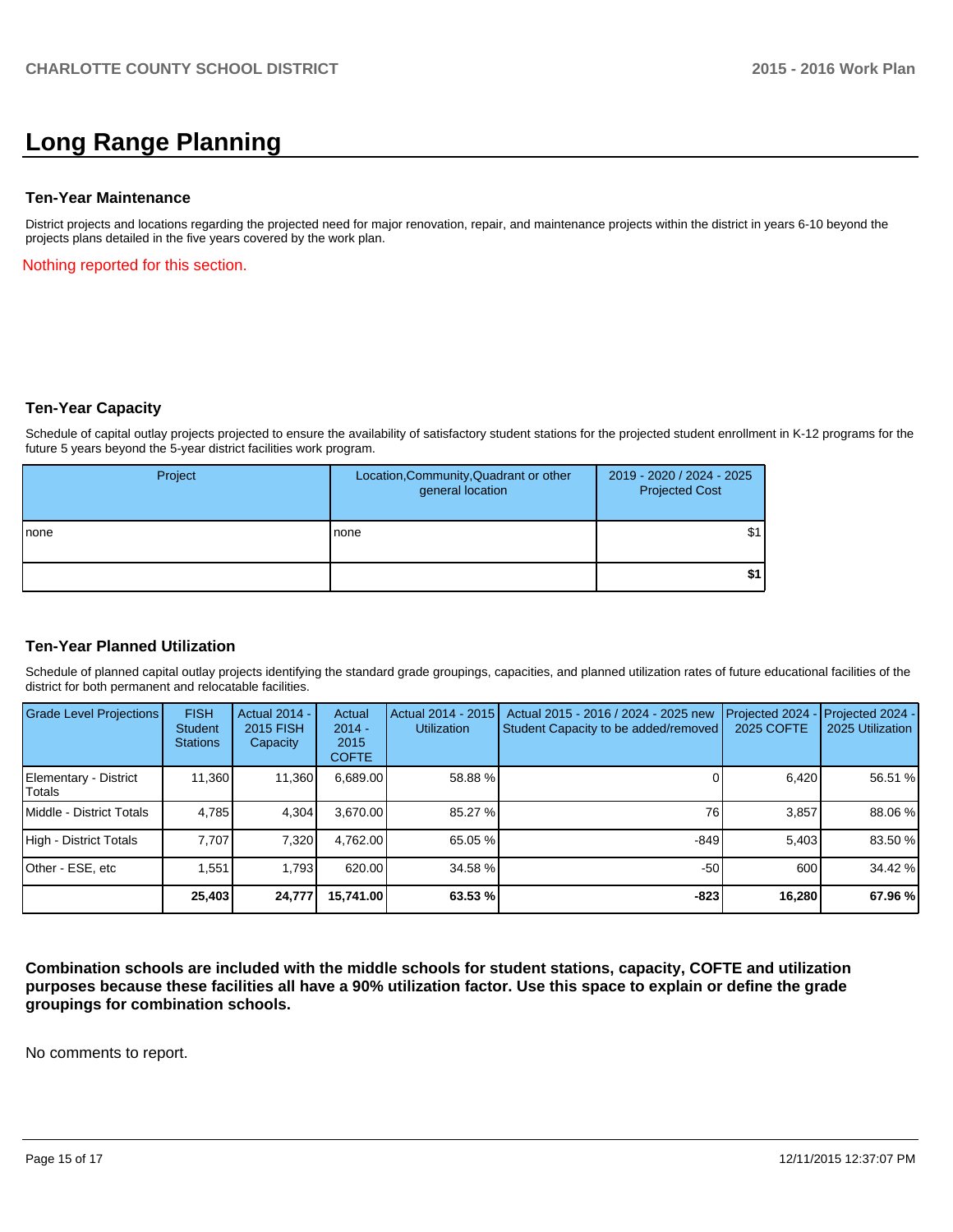#### **Ten-Year Infrastructure Planning**

#### **Proposed Location of Planned New, Remodeled, or New Additions to Facilities in 06 thru 10 out years (Section 28).**

Murdock Center Building 1 to be remodeled to alternative education (Academy)when COFTE & financing supports. Murdock Middle School to be evaluated for comprehensive renewal program. L A Ainger to be evaluated for comprehensive renewal program.

Plans for closure of any school, including plans for disposition of the facility or usage of facility space, and anticipated revenues in the 06 thru 10 out **years (Section 29).**

no

#### **Twenty-Year Maintenance**

District projects and locations regarding the projected need for major renovation, repair, and maintenance projects within the district in years 11-20 beyond the projects plans detailed in the five years covered by the work plan.

#### Nothing reported for this section.

#### **Twenty-Year Capacity**

Schedule of capital outlay projects projected to ensure the availability of satisfactory student stations for the projected student enrollment in K-12 programs for the future 11-20 years beyond the 5-year district facilities work program.

| Project                | Location, Community, Quadrant or other<br>general location | 2024 - 2025 / 2034 - 2035<br><b>Projected Cost</b> |
|------------------------|------------------------------------------------------------|----------------------------------------------------|
| INEW ELEMENTARY "A"    | IPORT CHARLOTTE                                            | \$30,000,000                                       |
| INEW MIDDLE SCHOOL "B" | ISOUTH COUNTY                                              | \$60,000,000                                       |
|                        |                                                            | \$90,000,000                                       |

#### **Twenty-Year Planned Utilization**

Schedule of planned capital outlay projects identifying the standard grade groupings, capacities, and planned utilization rates of future educational facilities of the district for both permanent and relocatable facilities.

| <b>Grade Level Projections</b>  | <b>FISH</b><br><b>Student</b><br><b>Stations</b> | Actual 2014 -<br>2015 FISH<br>Capacity | Actual<br>$2014 -$<br>2015<br><b>COFTE</b> | Actual 2014 - 2015<br><b>Utilization</b> | Actual 2015 - 2016 / 2034 - 2035 new<br>Student Capacity to be added/removed | 2035 COFTE | <b>IProjected 2034 - IProjected 2034 -</b><br>2035 Utilization |
|---------------------------------|--------------------------------------------------|----------------------------------------|--------------------------------------------|------------------------------------------|------------------------------------------------------------------------------|------------|----------------------------------------------------------------|
| Elementary - District<br>Totals | 11.360                                           | 11.360                                 | 6.689.00                                   | 58.88 %                                  | 868                                                                          | 8.000      | 65.42 %                                                        |
| Middle - District Totals        | 4.785                                            | 4.304                                  | 3.670.00                                   | 85.27 %                                  | 1.266                                                                        | 4.390      | 78.82 %                                                        |
| High - District Totals          | 7.707                                            | 7,320                                  | 4,762.00                                   | 65.05 %                                  |                                                                              | 5.696      | 77.81 %                                                        |